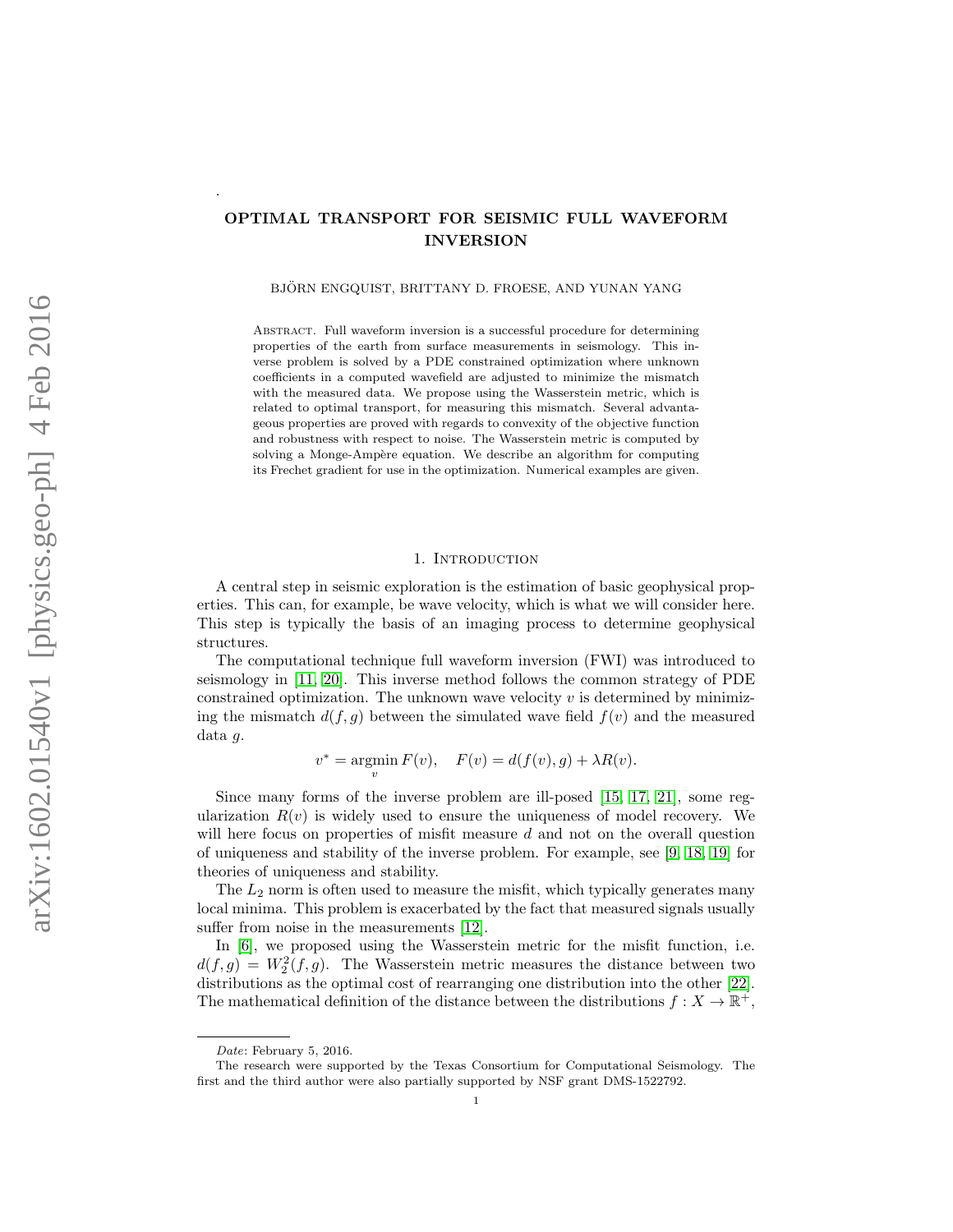<span id="page-1-1"></span> $g: Y \to \mathbb{R}^+$  can be formulated as

(1) 
$$
W_2^2(f,g) = \inf_{T \in \mathcal{M}} \int_{X} |x - T(x)|^2 f(x) dx
$$

where  $\mathcal M$  is the set of all maps that rearrange the distribution f into g. The optimal transport formulation requires nonnegative distributions. To define a distance between more general f and g we can, for example, replace  $W_2^2(f,g)$  by  $W_2^2(f^+,g^+) + W_2^2(f^-,g^-)$  where  $f^+ = \max\{f,0\}, f^- = \max\{-f,0\}.$ 

It is our goal to prove several desirable properties relating to convexity and insensitivity to noise, which were briefly discussed in [\[6\]](#page-23-8). Another important contribution in this paper is a derivation of the gradient of  $d(f(v), g)$  with respect to v, which is essential for gradient based minimization algorithms. It is outside the scope of this work to study serious applications, but we give some numerical examples to show the quantitative behavior and to compare with the simple search algorithm used in [\[6\]](#page-23-8). In this earlier paper, simple geometrical optics was used in the forward problem. Here we consider the full wave equation.

We briefly recall one example from [\[6\]](#page-23-8) that illustrates the advantage of the Wasserstein metric. Consider the misfit between the simple wavelet  $f$  in Figure [1\(a\)](#page-2-0) and another wavelet shifted by a distance s. Figures  $1(b)-1(c)$  $1(b)-1(c)$  illustrate that the  $L_2$  norm is constant when s is large and has many local minima. On the other hand, the Wasserstein metric is uniformly convex with respect to shifts, which are natural in travel time mismatches.

Earlier algorithms for the numerical computation of the Wasserstein metric required a large number of operations [\[1,](#page-23-9) [3,](#page-23-10) [4\]](#page-23-11). The optimal transportation problem can be rigorously related to the following Monge-Ampère equation  $[5, 10]$  $[5, 10]$ , which enables the construction of more efficient methods for computing the Wasserstein metric.

<span id="page-1-0"></span>(2) 
$$
\begin{cases} \det(D^2u(x)) = f(x)/g(\nabla u(x)) + \langle u \rangle, & x \in X \\ u \text{ is convex.} \end{cases}
$$

The Wasserstein metric is then given by

(3) 
$$
W_2^2(f,g) = \int\limits_X |x - \nabla u(x)|^2 f(x) dx.
$$

There are now fast and robust numerical algorithms for the solution of [\(2\)](#page-1-0), and thus for the computation of  $W_2^2$ , and these form the basis for our numerical techniques [\[2\]](#page-23-14).

In [section 2,](#page-3-0) we will study the convexity of the quadratic Wasserstein metric with respect to shift, dilation, and partial amplitude change. Error between simulated data and observed data in the form of shifts and dilations can occur naturally from an incorrect velocity model parameter, while inaccurate measurements on the surface can result in larger or smaller local amplitudes. We will give a rigorous proof of these convexity statements using the fundamental theorem of optimal transport and convexity of the Monge-Kantorovich minimization problem [\[22\]](#page-24-1).

In [section 3,](#page-6-0) we will discuss how the Wasserstein metric is affected by random noise with a uniform distribution. For the optimal transport problem on the real line, both a theorem and numerical illustrations will be given to show that the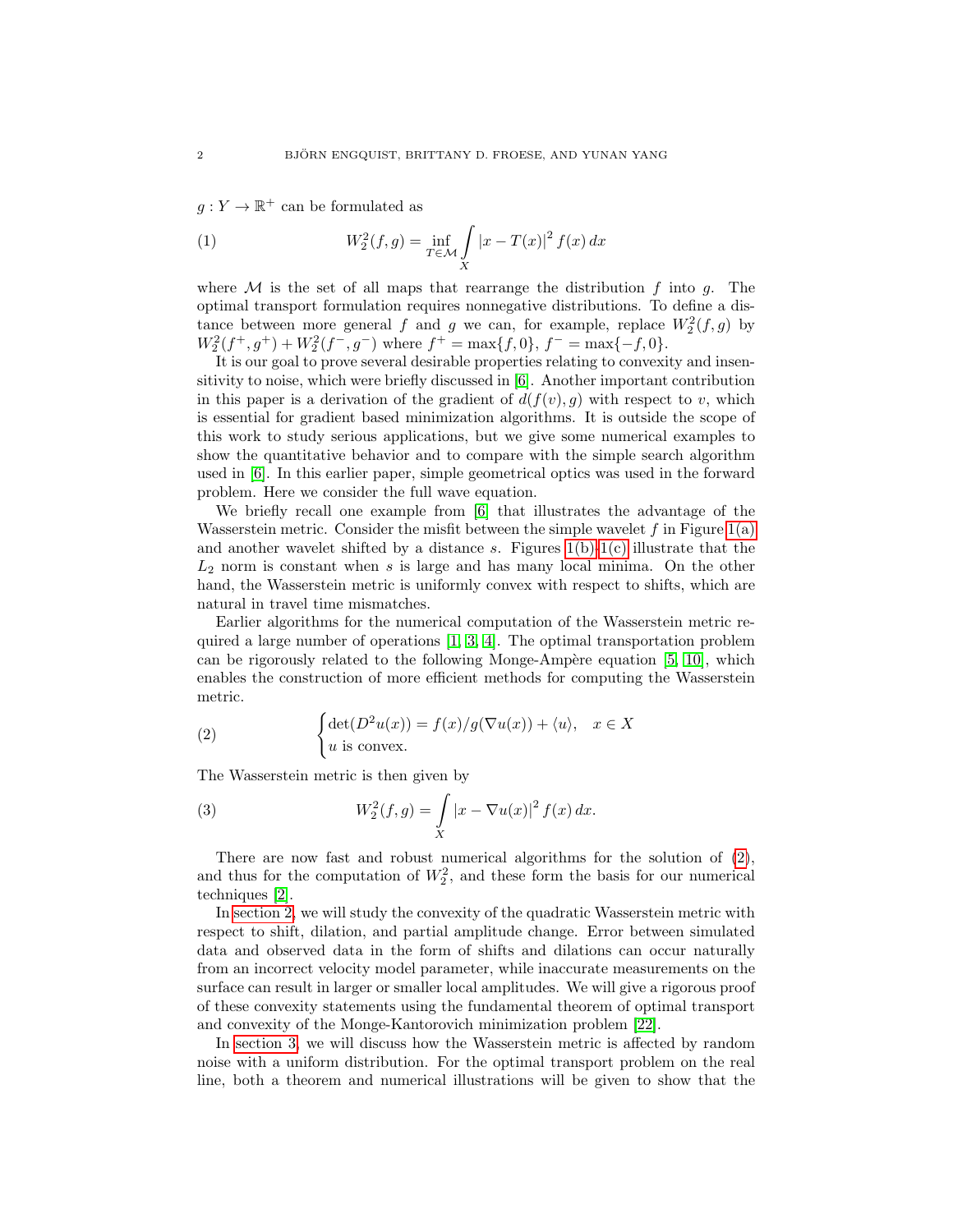<span id="page-2-1"></span><span id="page-2-0"></span>

<span id="page-2-2"></span>FIGURE 1. [\(a\)](#page-2-0) A wavelet profile  $f(x)$ . The distance between  $f(x)$ and  $g(x) = f(x-s)$  measured by [\(b\)](#page-2-1)  $L_2^2(f, g)$ , and [\(c\)](#page-2-2)  $W_2^2(f^+, g^+)$ +  $W_2^2(f^-,g^-)[6].$  $W_2^2(f^-,g^-)[6].$  $W_2^2(f^-,g^-)[6].$ 

effect of noise is negligible. For higher dimensions, we estimate the effect of noise by finding an upper bound.

We review an efficient numerical method for computing the Wasserstein metric via the numerical solution of the nonlinear elliptic Monge-Ampère partial differential equation in [section 4.](#page-11-0) After obtaining the discrete solution, we can easily approximate the squared Wasserstein metric.

We are interested in recovering the parameters in the forward wave equation by minimizing the Wasserstein metric between simulated and observed data. In [section 5,](#page-14-0) we discuss two different ways to obtain the gradient of the Wasserstein metric. We can linearize the continuous problem first, then discretize the resulting linear elliptic equation. Alternatively, we can first discretise the Wasserstein metric, then linearise the result. This second approach is particularly straightforward for the numerical method utilized in this paper.

Finally, numerical examples presented in [section 6](#page-16-0) show the quantitative and qualitative behavior of the minimization procedure. Parameters in low dimensional model problems are recovered by minimizing the Wasserstein metric without regularization.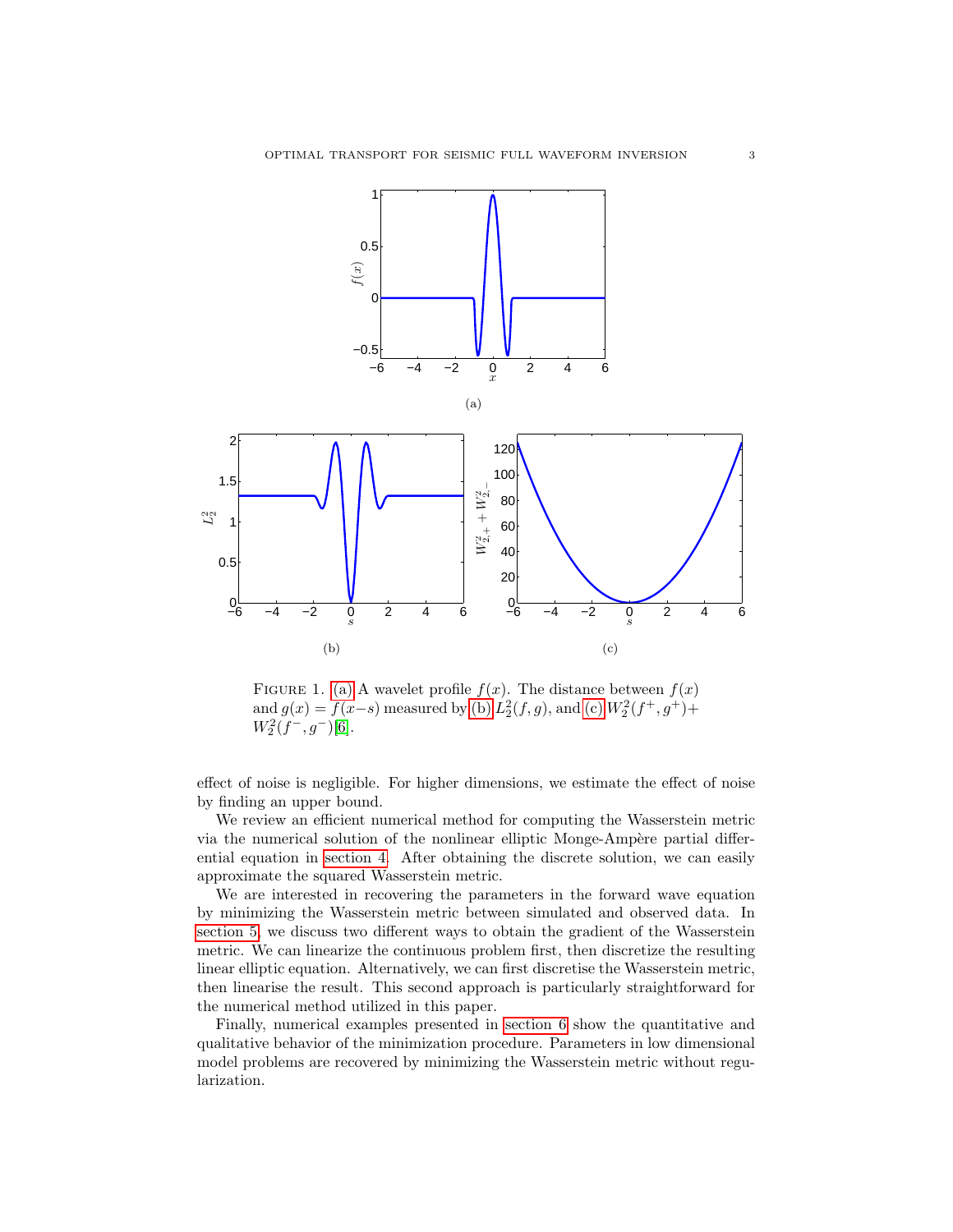#### 2. Convexity of the quadratic Wasserstein metric

<span id="page-3-0"></span>In most optimization problems, convexity of the objective function is a desirable property. The example of convexity given in Figure [1\(c\)](#page-2-2) was our motivation for considering the Wasserstein metric in the context of full waveform inversion. In this section, we will mathematically study this convexity with respect to shift, dilation, and local change in amplitude.

We analyze cases where  $f$  is derived from  $g$  by either a local change of amplitude or a linear change of variables in the form of a shift or dilation. The change in amplitude may originate from measurement errors and variations in strength of reflecting surfaces. The shift and dilation are typical effects of variations in the velocity  $v$ , as can be seen in a simple example.

The starting point is the formulation as the PDE constrained optimization given in the introduction,

$$
\min_{v} d(f(v), g) = \min_{v(x)} W_2^2(f(x, t; v), g(x, t)).
$$

A simple one-dimensional, constant velocity model is

$$
\begin{cases} \frac{\partial^2 u}{\partial t^2} = v^2 \frac{\partial^2 u}{\partial x^2}, & x > 0, t > 0, \\ u = 0, \quad \frac{\partial u}{\partial t} = 0, & x > 0, t = 0, \\ u = u_0(t), & x = 0, t > 0. \end{cases}
$$

One solution to the equation is  $u(x, t; v) = u_0(t - x/v)$ . For fixed x, variations in v induce shifts in the signal. When t is fixed, variation of v generates dilation in  $u_0$ as a function of x.

2.1. Convexity with respect to shift. We assume the optimal map between two density functions f and g is T. Given  $\eta \in X$ , we define a new distribution  $f_s: X \to \mathbb{R}, f_s(x) = f(x - s\eta)$ . The corresponding optimal map between  $f_s$  and g is  $T_s$ . The relation between T and  $T_s$  is as follows:

<span id="page-3-1"></span>**Theorem 1** (Convexity of shift). Suppose f and g are density functions of two Borel probability measures with finite second moment. Let  $T$  be the optimal map that rearranges f into g. If  $f_s(x) = f(x - s\eta)$  for  $\eta \in X$ , then the optimal map from  $f_s(x)$  to  $g(y)$  is  $T_s = T(x - s\eta)$ . Moreover,  $W_2^2(f_s, g)$  is convex with respect to s.

The proof includes several fundamental concepts and theorems from optimal transportation.

<span id="page-3-2"></span>**Definition 1** (Cyclical monotonicity). We say that  $\Gamma \subset \mathbb{R}^n \times \mathbb{R}^n$  is cyclically monotone if for any  $m \in \mathbb{N}^+$ ,  $(x_i, y_i) \in \Gamma$ ,  $1 \leq i \leq m$  implies that

(4) 
$$
\sum_{i=1}^{m} |x_i - y_i|^2 \le \sum_{i=1}^{m} |x_i - y_{i-1}|^2
$$

or equivalently

(5) 
$$
\sum_{i=1}^{m} \langle y_i, x_i - x_{i-1} \rangle \ge 0
$$

where  $x_0 \equiv x_m$  and  $y_0 \equiv y_m$ .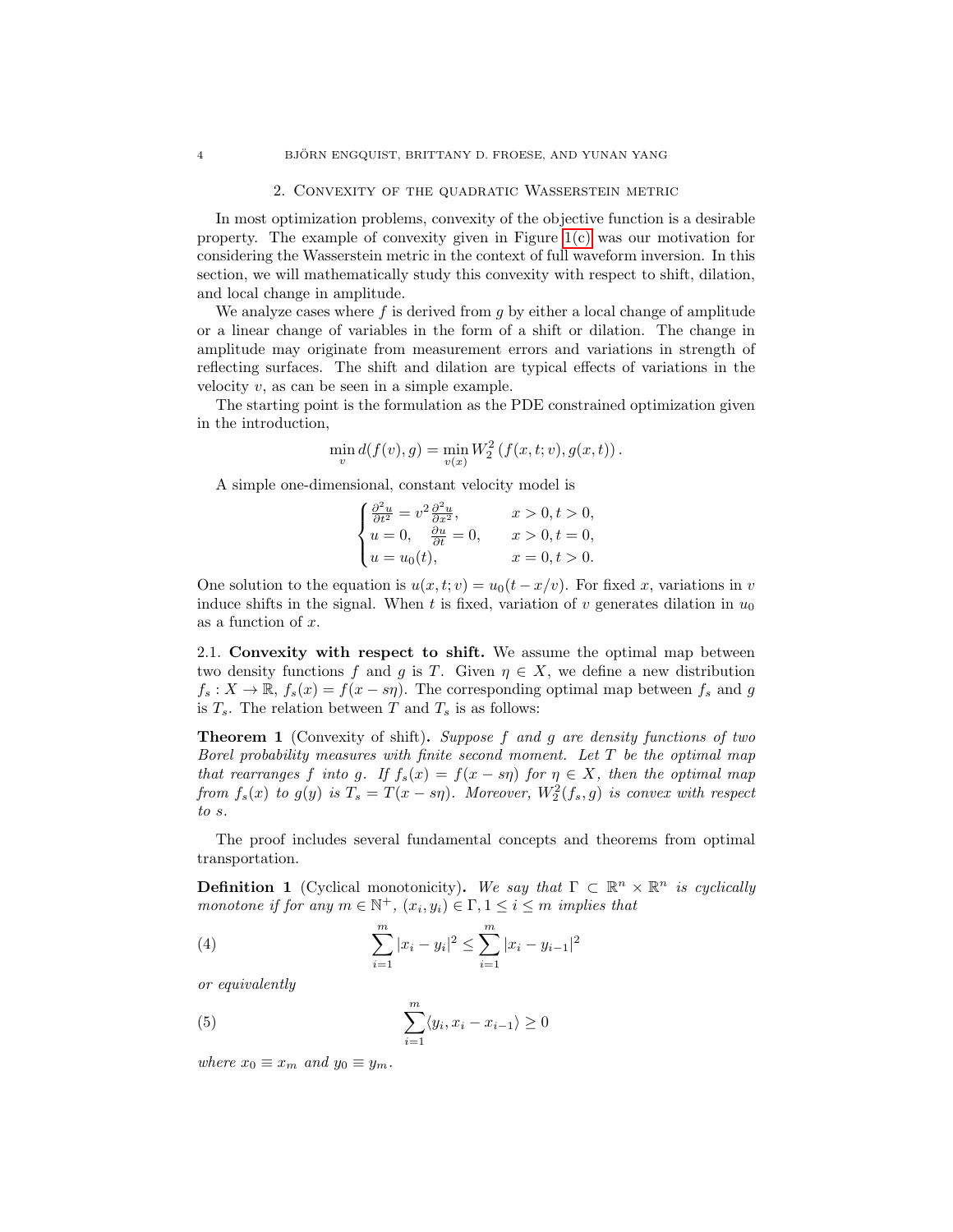Given a Polish space  $(X, d)$  (i.e. a complete and separate metric space), we let  $\mathscr{P}(X)$  be the set of Borel probability measures on X. The transport plan is given by a probability measure  $\pi$  on the product space  $X \times Y$ . The set  $\Pi(\mu, \nu)$  consists of all transport plans  $\pi \in \mathcal{P}(X \times Y)$  from  $\mu$  to  $\nu$ , i.e. the set of Borel probability measures on  $X \times Y$  such that

$$
\pi(A \times Y) = \mu(A) \quad \forall A \in \mathcal{B}(X), \qquad \pi(X \times B) = \nu(B) \quad \forall B \in \mathcal{B}(Y).
$$

The next two lemmas from [\[14,](#page-23-15) [22\]](#page-24-1) show the equivalence of optimality and cyclical monotonicity under the condition that  $\mu$  does not give mass to small sets.

<span id="page-4-0"></span>**Lemma 2** (Optimality criterion for quadratic cost). Let  $\mu$  and  $\nu$  be two probability measures on  $\mathbb{R}^N$ , where  $\mu$  does not give mass to small sets. Let  $\pi \in \Pi(\mu, \nu)$  with cyclically monotone support. Then  $\pi$  is optimal in the Kantorovich problem of mass transference between  $\mu$  and  $\nu$  with quadratic cost  $c(x, y) = |x - y|^2$ .

<span id="page-4-1"></span>**Lemma 3** (Optimal plans have cyclically monotone support). Let  $\mu$ ,  $\nu$  be two probability measures on  $\mathbb{R}^n$  and let  $\pi \in \Pi(\mu, \nu)$  be optimal in the Kantorovich problem of mass transference between  $\mu$  and  $\nu$  with quadratic cost  $c(x, y) = |x - y|^2$ . Then the support of  $\pi$  is cyclically monotone.

Proof of Theorem [1.](#page-3-1) By our original assumption, the optimal map between two measures with density functions  $f$  and  $g$  is  $T$ . We will show that the new joint measure  $\pi_s = (Id \times T_s) \# \mu_s$  is cyclically monotone.

With  $y_i = T_s(x_i)$  and  $T_s(x) = T(x - s\eta)$ , we need the following inequality to hold:

$$
\sum_{i=1}^{m} \langle y_i, x_i - x_{i-1} \rangle \ge 0
$$
  

$$
\iff \sum_{i=1}^{m} x_i \cdot T(x_i - s\eta) \ge \sum_{i=1}^{N} x_i \cdot T(x_{i-1} - s\eta)
$$
  

$$
\iff \sum_{i=1}^{N} (x_i - s\eta) \cdot T(x_i - s\eta) \ge \sum_{i=1}^{m} (x_i - s\eta) \cdot T(x_{i-1} - s\eta)
$$

The last inequality is just a statement of cyclical monotonicity of the joint measure  $\pi = (Id \times T) \# \mu$  for f and g without the shift. This is automatically true since by assumption  $T$  is the optimal in that setting.

By the uniqueness of monotone measure-preserving optimal maps between two distributions [\[13\]](#page-23-16), we assert that  $T_s(x) = T(x - s\eta)$  is the optimal map corresponding to the shifted function  $f(x - s\eta)$ .

Consequently,  $W_2^2(f_s, g)$  is given by

(6)  
\n
$$
W_2^2(f_s, g) = \int |x - T_s(x)|^2 f_s(x) dx
$$
\n
$$
= \int |x - T(x - s\eta)|^2 f(x - s\eta) dx
$$
\n
$$
= W_2^2(f, g) + s^2 |\eta|^2 + 2s \int \langle \eta, x - T(x) \rangle f(x) dx.
$$

The convexity with respect to s is evident from the last equation.  $\Box$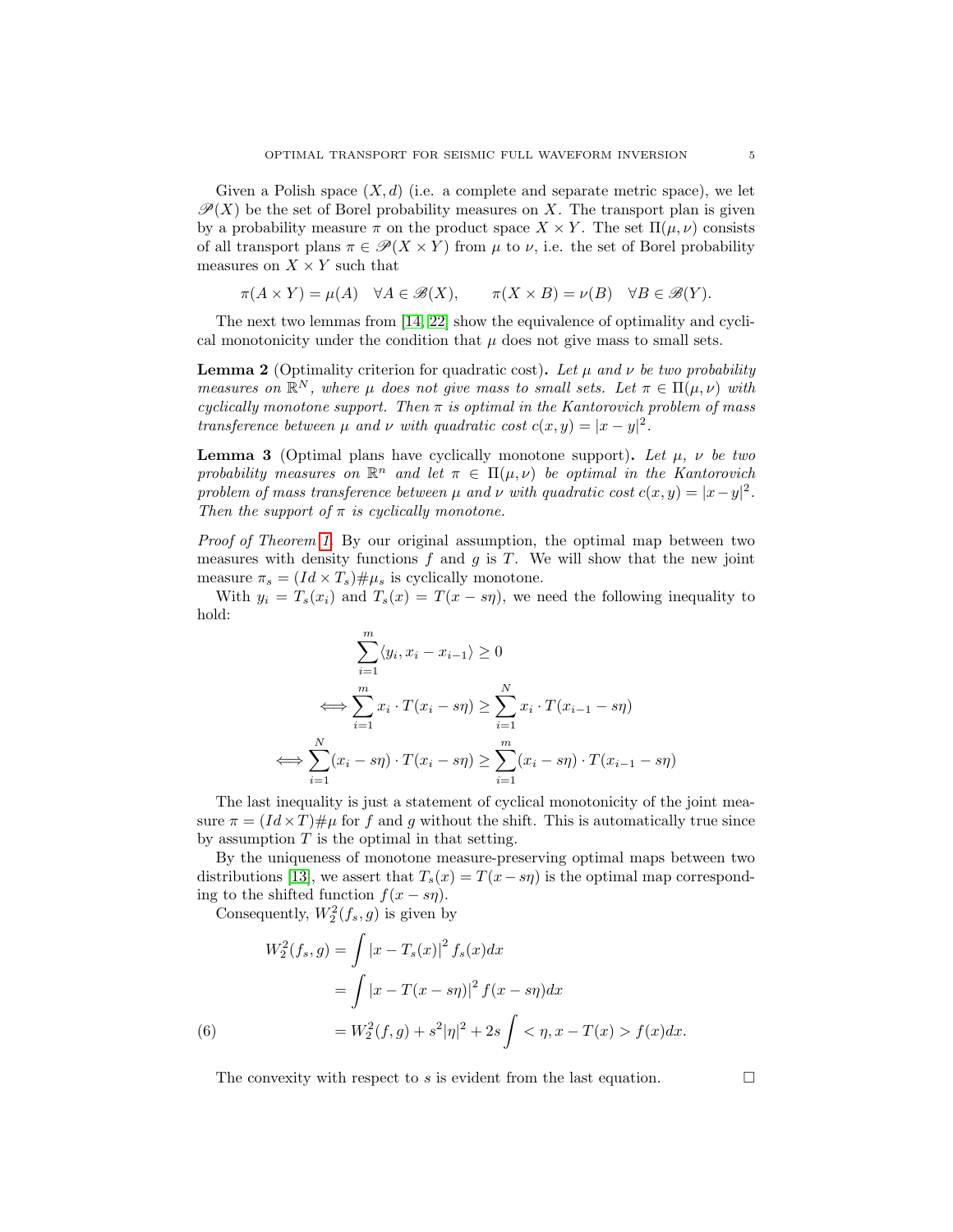# 2.2. Convexity with respect to dilation.

<span id="page-5-0"></span>**Theorem 4** (Optimal map for dilation). Assume  $g(y)$  is a density function of finite second moment and  $f(x) = det(A)g(Ax)$ , where A is a symmetric positive definite matrix. Then the optimal transport map to rearrange  $f(x)$  into  $g(y)$  is  $T(x) = Ax$ .

Proof. Again, Lemmas [2](#page-4-0) and [3](#page-4-1) are the tools to verify this optimal map. We will show that the joint measure  $\pi = (Id \times T) \# \mu_f$  is cyclically monotone. It is easy to show that  $T$  is measure-preserving:

(7) 
$$
g(T(x)) \det(\nabla T) = g(Ax) \det(A) = f(x)
$$

Since A is symmetric positive definite, it has a unique Cholesky decomposition, i.e.  $A = L<sup>T</sup>L$  for some upper triangular matrix L. For any  $m \in \mathbb{N}$ :

$$
\sum_{i=1}^{m} |x_i - T(x_i)|^2 - \sum_{i=1}^{m} |x_i - T(x_{i-1})|^2
$$
  
= 
$$
-2 \sum_{i=1}^{m} (x_i^T A x_i - x_{i-1}^T A x_i)
$$
  
= 
$$
-2 \sum_{i=1}^{m} (|Lx_i|^2 - x_{i-1}^T L^T L x_i)
$$
  
= 
$$
- \sum_{i=1}^{m} (|Lx_i|^2 - 2x_{i-1}^T L^T L x_i + |Lx_{i-1}|^2)
$$
  
= 
$$
- \sum_{i=1}^{m} |Lx_i - Lx_{i-1}|^2 \le 0,
$$

which justifies equation [\(4\)](#page-3-2).  $\Box$ 

*Remark* 1. The requirement that  $\vec{A}$  be symmetric positive definite is necessary for  $y = Ax$  to be the optimal map. For example, let A be the rotation matrix  $\int \cos \theta = \sin \theta$  $-\sin\theta \quad \cos\theta$ with  $\theta = \pi$  and let  $g(x, y) = g(-x, -y)$ . The optimal map is the identity function instead of  $T = A^{-1}x$ .

Convexity is a separate question as it depends on the parameterisation. One special case of dilation occurs when  $A$  is a diagonal matrix. The following theorem is a natural consequence of the definition and Theorem [4.](#page-5-0)

**Theorem 5** (Convexity with respect to dilation). Assume  $g(y)$  is a density function of finite second moment and  $f_{\lambda}(x) = \frac{1}{\lambda^{n}} g(\frac{x}{\lambda})$ . Then the optimal map between f and g is  $T(x) = \frac{x}{\lambda}$ . The Wasserstein metric  $W_2^2(f_\lambda, g)$  is  $(1 - \lambda)^2 \int y^2 g(y) dy$ , a convex function of  $\lambda$ . More generally, if the dilation matrix  $A = diag(\frac{1}{\lambda_1}, \ldots, \frac{1}{\lambda_n})$ and  $f(x) = \det(A)g(Ax)$ , the Wasserstein metric  $W_2^2(f,g)$  is convex with respect to  $\lambda_1, \ldots, \lambda_n$ .

Remark 2. If both dilation and shift are present, the Wasserstein metric will be convex with respect to each of the corresponding parameters.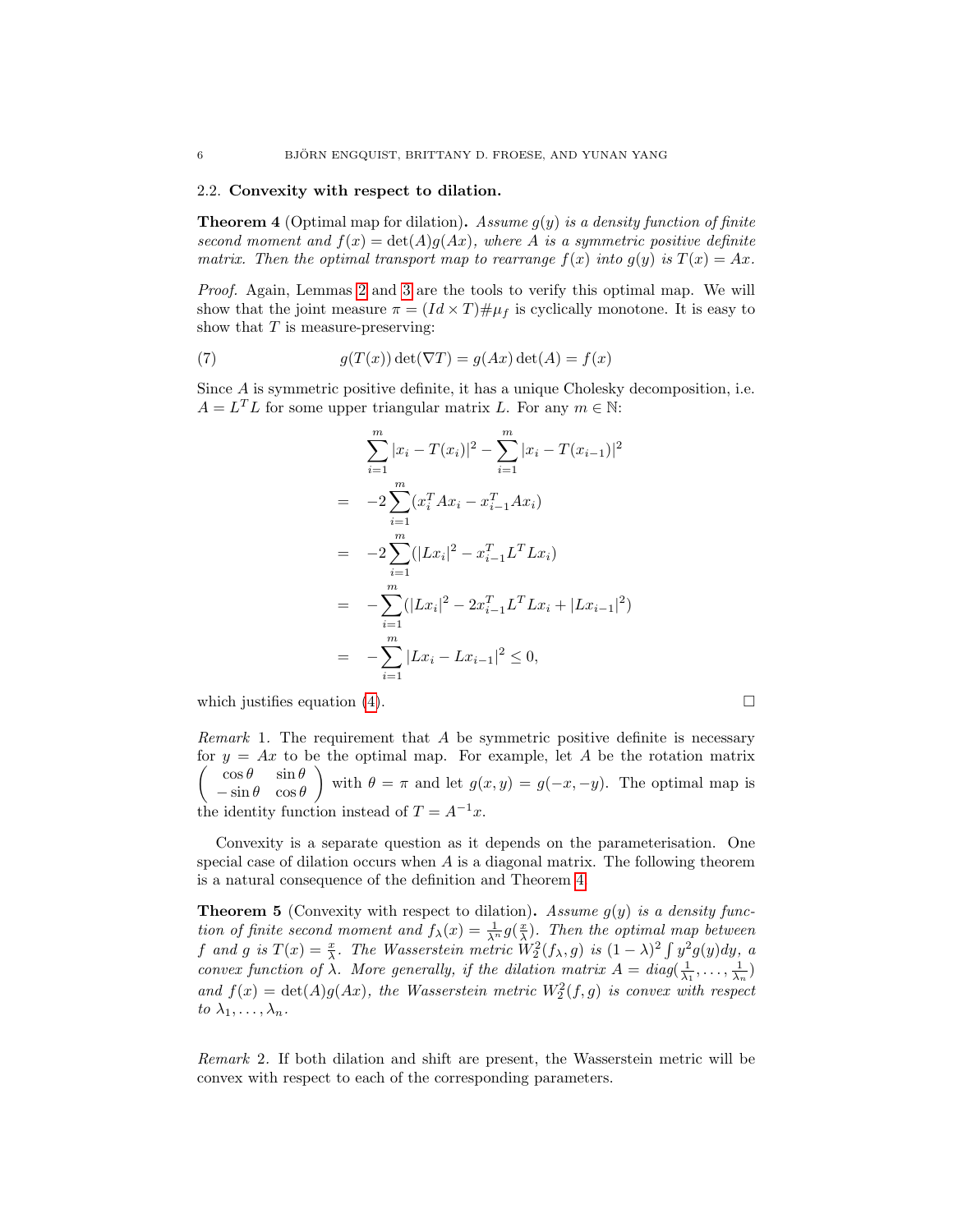2.3. Convexity with respect to partial amplitude change. Now we consider density functions  $f_{\alpha}$  and g on a domain  $\Omega = \Omega_1 \cup \Omega_2$  with  $\Omega_1 \cap \Omega_2 = \emptyset$ . Assume function  $f_{\alpha}$  depends on g as follows:

$$
f_{\alpha}(x) = \begin{cases} (1+\alpha)g(x), & x \in \Omega_1, \\ (1-\gamma_{\alpha})g(x), & x \in \Omega_2, \end{cases}
$$

where

$$
\gamma_{\alpha} = \alpha \frac{\int_{\Omega_1} g}{\int_{\Omega_2} g}.
$$

Here  $\alpha$  is related to the size of the "perturbation". Obviously,  $f_0(x) = g(x)$  for any  $x \in \Omega$ . The rescaling parameter  $\gamma$  ensures both distributions have the same mass

<span id="page-6-1"></span>
$$
\int_{\Omega} f_{\alpha}(x)dx = \int_{\Omega} g(x)dx,
$$

which is necessary to evaluate the Wasserstein metric.

Theorem 6 (Convexity with respect to partial amplitude change). With the density functions  $f_{\alpha}$  and g defined as above, the Wasserstein metric  $W_2^2(f_{\alpha}, g)$  is a convex function of the parameter  $\alpha$ .

*Proof.* Choose any  $\alpha_1$ ,  $\alpha_2$  such that  $f_{\alpha_1}$  and  $f_{\alpha_2}$  are nonnegative,  $s \in [0,1]$ , and let h be an arbitrary density function. From convexity of the Monge-Kantorovich minimization problem [\[22\]](#page-24-1), we have

(8) 
$$
W_2^2(h, sf_{\alpha_1} + (1-s)f_{\alpha_2}) \le sW_2^2(h, f_{\alpha_1}) + (1-s)W_2^2(h, f_{\alpha_2}).
$$

We can calculate

$$
sf_{\alpha_1} + (1 - s)f_{\alpha_2} = \begin{cases} s(1 + \alpha_1)g + (1 - s)(1 + \alpha_2)g, & x \in \Omega_1, \\ s(1 - \gamma_{\alpha_1})g + (1 - s)(1 - \gamma_{\alpha_2})g, & x \in \Omega_2. \end{cases}
$$

$$
= \begin{cases} (1 + s\alpha_1 + \alpha_2 - s\alpha_2)g, & x \in \Omega_1, \\ (1 - \gamma_{s\alpha_1 + (1 - s)\alpha_2})g, & x \in \Omega_2, \\ s_{\alpha_1 + (1 - s)\alpha_2} & x \in \Omega_2. \end{cases}
$$

Thus we can rewrite Equation [\(8\)](#page-6-1) as

(9) 
$$
W_2^2(h, f_{s\alpha_1 + (1-s)\alpha_2}) \le sW_2^2(h, f_{\alpha_1}) + (1-s)W_2^2(h, f_{\alpha_2})
$$

and the Wasserstein metric  $W_2^2(h, f_\alpha)$  is convex with respect to the amplitude change parameter  $\alpha$ .

#### 3. Insensitivity with respect to noise

<span id="page-6-0"></span>In the practical application of full waveform inversion, it is natural to experience noise in the measured signal, and therefore robustness with respect to noise is a desirable property in a measure of mismatch. We will show that Wasserstein metric is substantially less sensitive to noise than the  $L^2$  norm.

The Wasserstein metric depends on the square of the translate T. This implies that if f is an oscillatory perturbation of g then the Wasserstein metric  $W_2^2(f,g)$ is small. One example given by Villani [\[22\]](#page-24-1) shows that  $W_2^2(\mu_k, \mathcal{L}) = O(\epsilon^2)$  for  $d\mu_k = (1 + \sin \frac{2\pi x}{\epsilon}) dx$  and the Lebesgue measure on [0, 1]. A numerical example without analysis was given in [\[6\]](#page-23-8).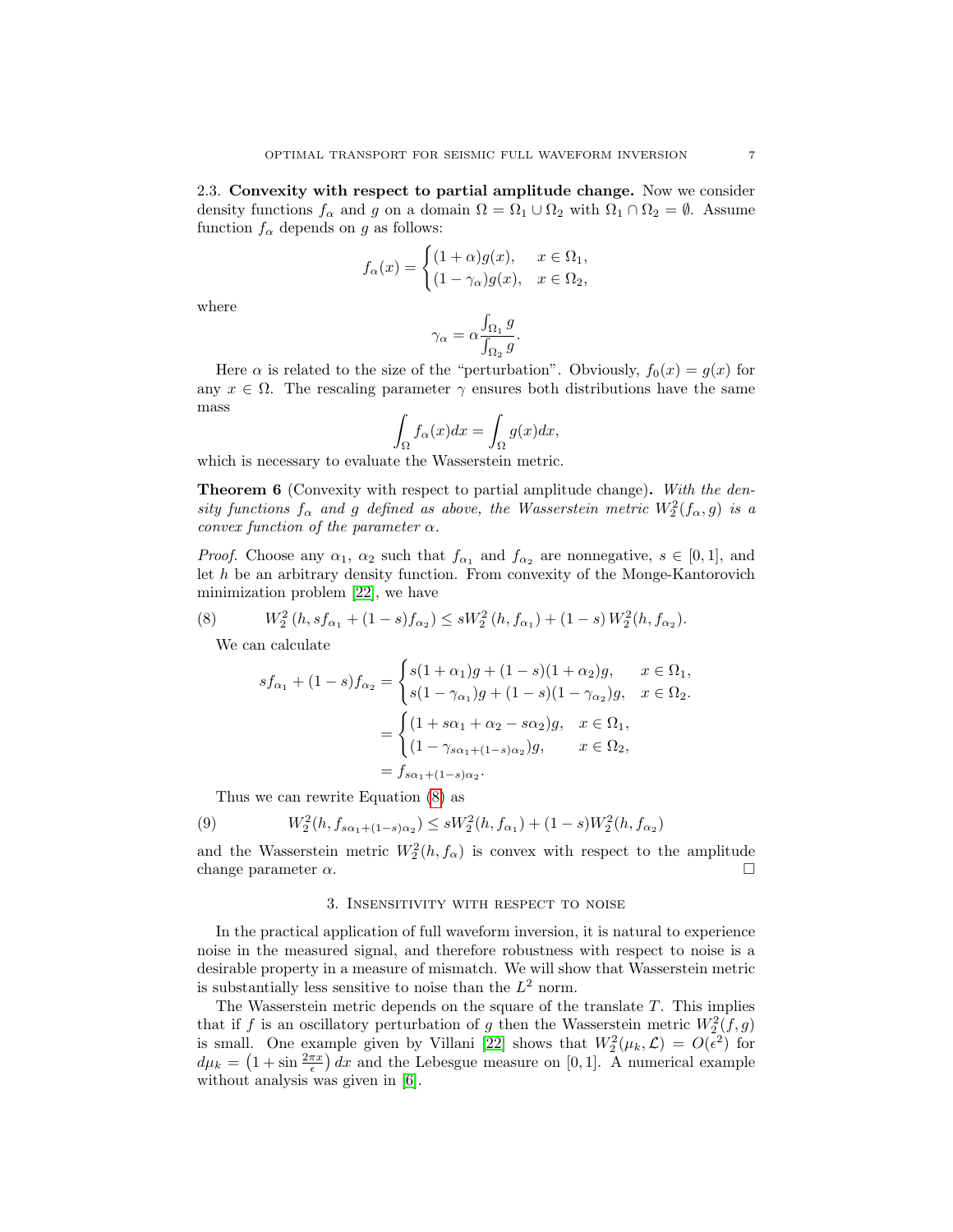3.1. One dimension. In one dimension, it is possible to exactly solve the optimal transportation problem in terms of the cumulative distribution functions

$$
F(x) = \int_0^x f(t) dt, \quad G(x) = \int_0^x g(t) dt.
$$

See Figure [2.](#page-8-0)

<span id="page-7-1"></span>**Lemma 7** (Optimal transportation for a quadratic cost on  $\mathbb{R}$  [\[22\]](#page-24-1)). Let  $\mu$ ,  $\nu$  be two probability measures on  $\mathbb R$ , with respective cumulative distribution functions  $F$  and G. Let  $\pi$  be the probability measure on  $\mathbb{R}^2$  with joint two-dimensional cumulative distribution function

(10) 
$$
H(x,y) = \min(F(x), G(y)).
$$

Then,  $\pi \in \Pi(\mu, \nu)$  is optimal in the Kantorovich transportation problem between  $\mu$ and v for the quadratic cost function  $c(x, y) = |x - y|^2$ . Moreover, the value of the optimal transportation cost is

(11) 
$$
W_2^2(\mu,\nu) = \int_0^1 |F^{-1}(t) - G^{-1}(t)|^2 dt.
$$

Remark 3. If  $\mu$  does not give mass to points, then  $T = G^{-1} \circ F$  transports  $\mu$  onto  $\nu$ , and  $\int_{-\infty}^{x} d\mu = \int_{-\infty}^{T(x)} d\nu$ .

<span id="page-7-0"></span>**Theorem 8** (Insensitivity to noise in 1-D). Let  $\nu$  be a probability measure on [0, 1] with non-negative density g and choose  $0 < c < \min g$ . Let  $\mu_N$  be the probability measure with density

$$
\frac{g(x) + r^N(x)}{1 + r^N},
$$

which contains piecewise constant additive noise

$$
r^{N}(x) \equiv r_{i}, \quad x \in \left(\frac{i-1}{N}, \frac{i}{N}\right], \quad 1 \leq i \leq N
$$

with each  $r_i$  drawn from the uniform distribution  $U[-c, c]$ . Then  $\mathbb{E}W_2^2(\mu_N, \nu)$  is  $\mathcal{O}(\frac{1}{N}).$ 

Without loss of generality, we take  $\nu$  to be the Lebesgue measure on [0, 1]. Fig-ure [3](#page-8-1) shows the effect of noise. As  $N \to \infty$ ,  $r^N$  approximates the noise function  $r(x)$ on [0, 1]. For any  $x_0 \in [0, 1]$ ,  $r(x_0)$  is a random variable with uniform distribution on  $[-c, c]$ .

*Proof of Theorem [8.](#page-7-0)* Let  $\nu$  be the Lebesgue measure on [0, 1], with density function  $g = 1$ . For each i,  $r_i$  is a random variable of uniform distribution on  $[-c, c]$ ,  $0 < c < 1$ . Thus, we have  $\mathbb{E}r_i = 0$  and  $\mathbb{E}\bar{r} = 0$ .

Let  $h = 1/N$  and  $x_i = ih$  for  $i = 0, ..., N$ . Then the noisy density function is given by

$$
f_N(x) = 1 + r_i, \quad x \in (x_{i-1}, x_i].
$$

We begin by calculating the Wasserstein metric between  $f_N$  and  $g_N = 1 + \bar{r}^N$ , which share the same mass.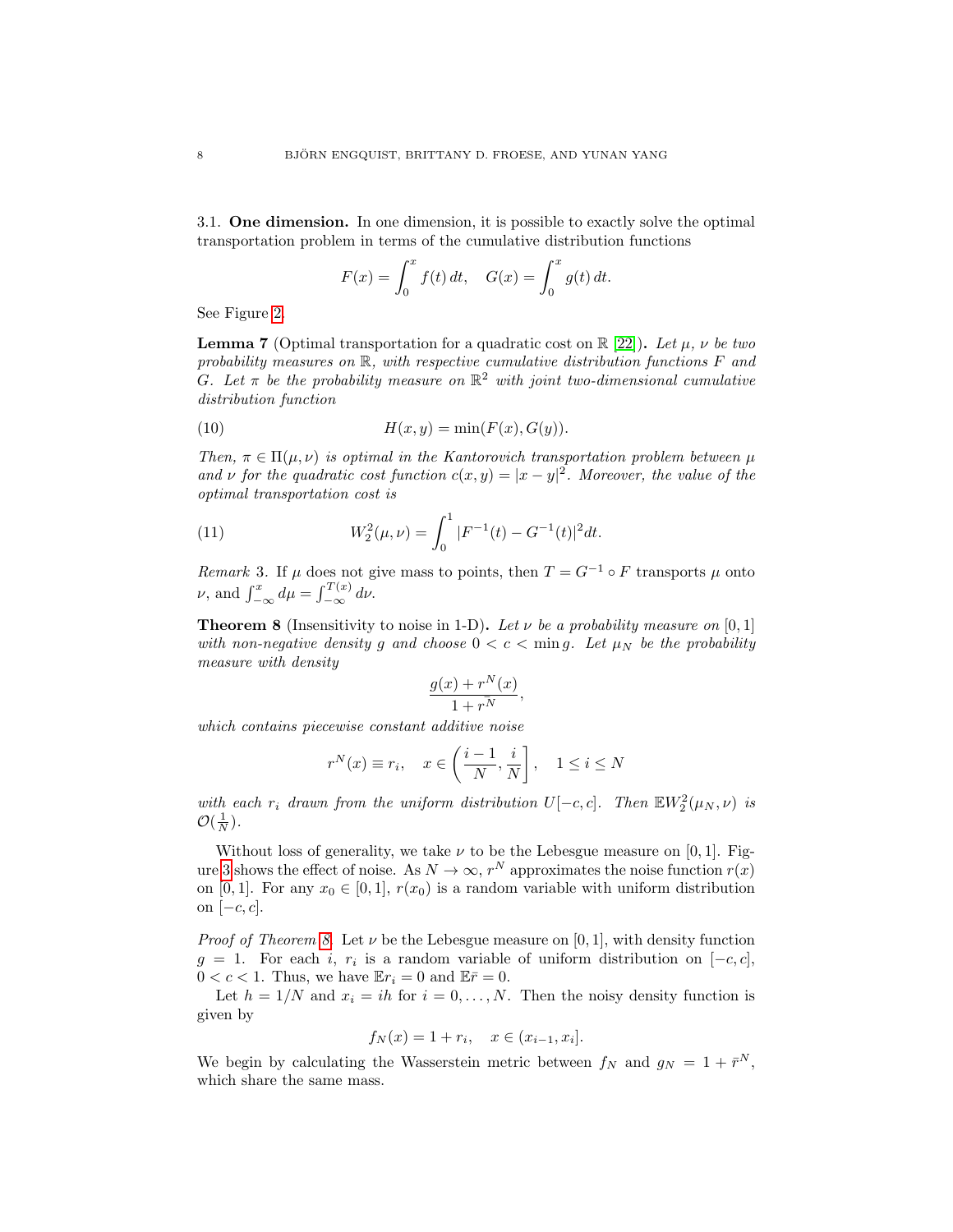<span id="page-8-2"></span>

<span id="page-8-3"></span><span id="page-8-0"></span>FIGURE 2. [\(a\)](#page-8-2) Cumulative distribution functions  $F(x)$  (red),  $G(x)$ (blue) and [\(b\)](#page-8-3) inverse functions  $F^{-1}(y)$ ,  $G^{-1}(y)$ .

<span id="page-8-4"></span>

<span id="page-8-5"></span><span id="page-8-1"></span>FIGURE 3. Densities of  $\nu$  (blue) and  $\mu$ <sub>N</sub> (red,  $c = -0.5$ ) for [\(a\)](#page-8-4)  $N = 10$  and [\(b\)](#page-8-5)  $N = 100$ .

According to Theorem [7,](#page-7-1) we need the cumulative distribution function and its inverse for both  $f_N$  and  $g_N$ . It is easy to derive

(12)

$$
F_N(x) = \int_0^x f_N(x) dx = \begin{cases} (1+r_1)x, & x \in [0,h] \\ (1+r_1)h + (1+r_2)(x-h), & x \in (h,2h] \\ \vdots \\ \sum_{i=1}^{N-1} (1+r_i)h + (1+r_N)(x-(N-1)h), & x \in (1-h,1] \end{cases}
$$

(13) 
$$
G_N(x) = \int_0^x g_N(x) dx = (1 + \bar{r})x, \quad 0 \le x \le 1
$$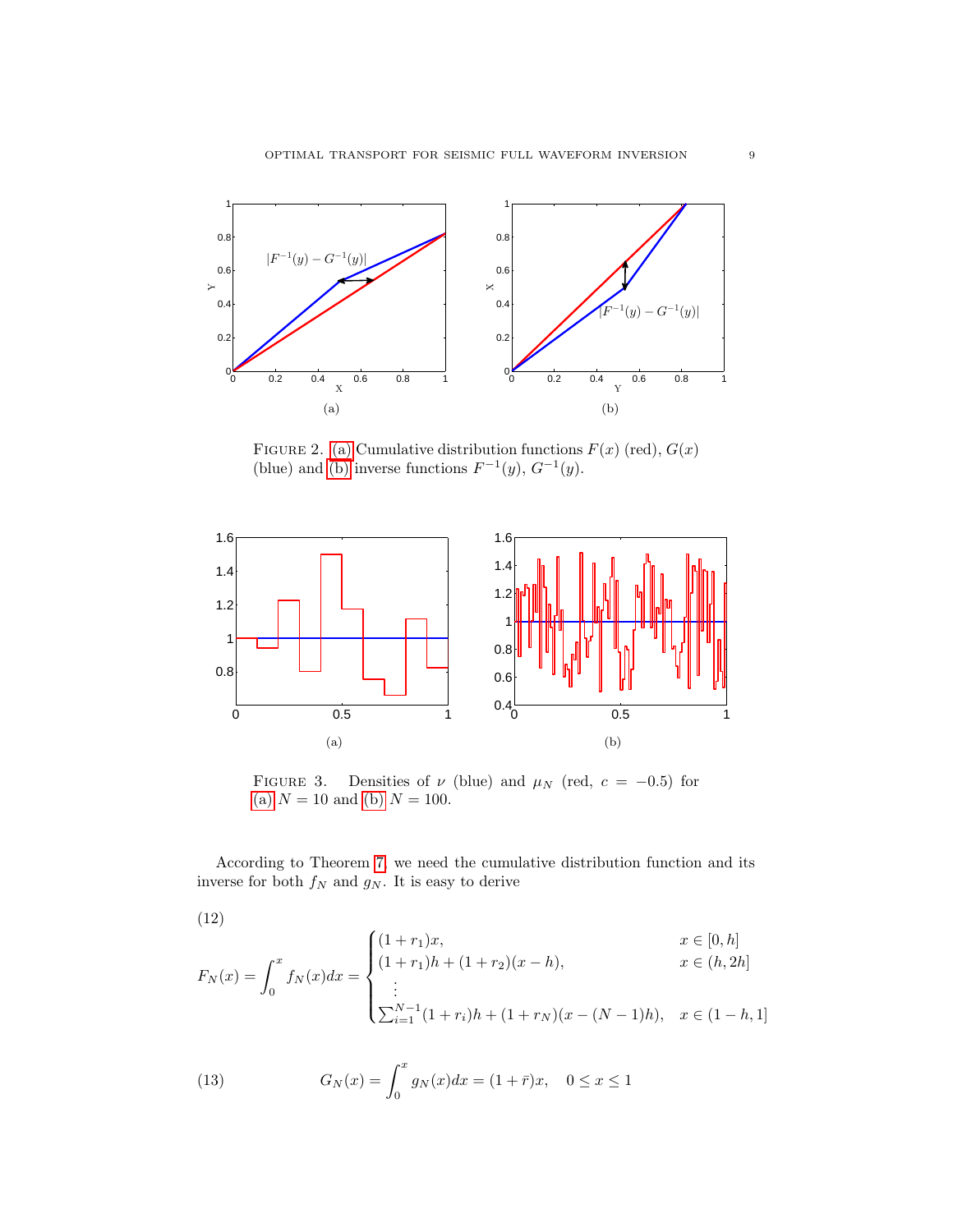(14) 
$$
F_N^{-1}(x) = \begin{cases} \frac{x}{1+r_1}, & x \in [0, (1+r_1)h] \\ \frac{x+(r_2-r_1)h}{1+r_2}, & x \in ((1+r_1)h, (2+r_1+r_2)h] \\ \vdots \\ \frac{x+((N-1)r_N - \sum_{i=1}^{N-1} r_i)h}{1+r_N}, & x \in (\sum_{i=1}^{N-1} (1+r_i)h, 1+\bar{r}] \end{cases}
$$

(15) 
$$
G_N^{-1}(x) = \frac{x}{1 + \bar{r}}, \quad 0 \le x \le 1 + \bar{r}.
$$

Then we can estimate the squared Wasserstein metric by

$$
W_2^2(f_N, g_N) = \int_0^{1+\bar{r}} |F_N^{-1}(t) - G_N^{-1}(t)|^2 dt
$$
  
\n
$$
\leq \max \left\{ \left( \frac{(1+r_1)h}{1+\bar{r}} - h \right)^2, 0 \right\} \cdot (1+r_1)h +
$$
  
\n
$$
\max \left\{ \left( \frac{(1+r_1)h}{1+\bar{r}} - h \right)^2, \left( \frac{(2+r_1+r_2)h}{1+\bar{r}} - 2h \right)^2 \right\} \cdot (1+r_2)h + \dots +
$$
  
\n
$$
\max \left\{ (0, \left( \frac{(1+r_1)h + \dots + (1+r_{N-1})h}{1+\bar{r}} - (N-1)h \right)^2 \right\} \cdot (1+r_N)h
$$
  
\n
$$
\leq 2 \cdot \frac{h^3}{(1-c)^2} \left\{ (r_1 - \bar{r})^2 + (r_1 + r_2 - 2\bar{r})^2 + \dots + (r_1 + \dots + r_{N-1} - (N-1)\bar{r})^2 \right\}
$$
  
\n
$$
\leq \frac{2h^3}{(1-c)^2} \sum_{i=1}^N \left( \sum_{l=1}^i r_l - ih \sum_{k=1}^N r_k \right)^2.
$$

Since the noise  $\{r_i\}_{i=1}^N$  is i.i.d., we obtain the following upper bound for the expectation of the Wasserstein metric:

$$
\mathbb{E}W_2^2(f_N, g_N) \le C \cdot h^3 \cdot \sum_{i=1}^N i \cdot \mathbb{E}r_1^2 \le \frac{C_2}{N}.
$$

We can prove the lower bound  $\mathbb{E}W_2^2(f_N, g_N) \geq \frac{C_1}{N}$  in a similar way. Thus

(16) 
$$
\frac{C_1}{N} \leq \mathbb{E} W_2^2(f_N, g_N) \leq \frac{C_2}{N}
$$

where  $C_1$  and  $C_2$  only depend on  $c$ .

The density functions  $f_N$  and  $g_N$  have total mass  $1 + \bar{r}^N$ , and must be rescaled in order to obtain the probability measures  $\mu_N$  and  $\nu$ . That is, the density of  $\mu_N$  is  $f_N/(1+\bar{r}^N)$  and the density of  $\nu$  is  $g_N/(1+\bar{r}^N)$ . However, by the subadditivity of squared Wasserstein metric under rescaled convolution [\[22,](#page-24-1) [23\]](#page-24-2), we can approximate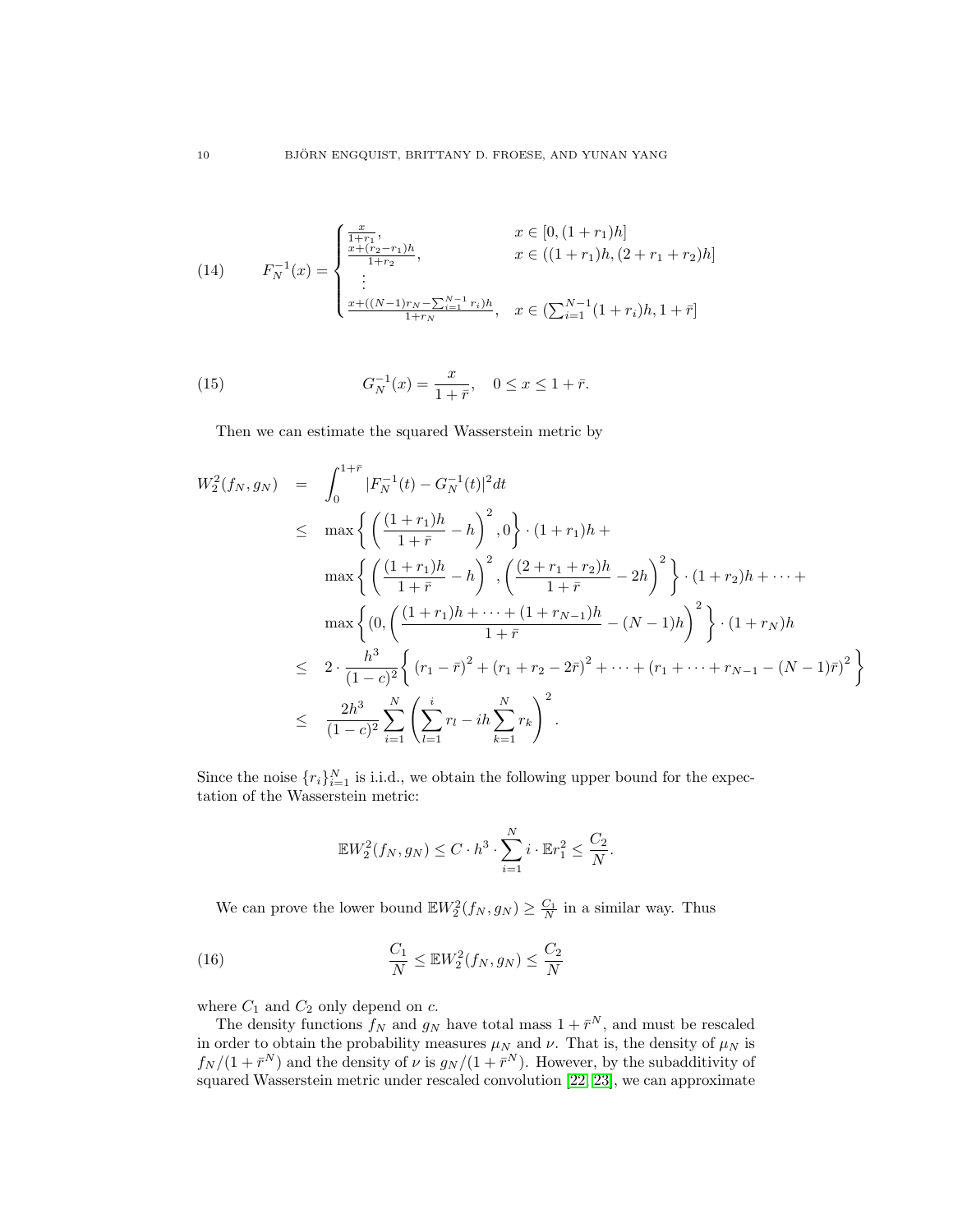$W_2^2(\mu_N, \nu)$  by  $W_2^2(f_N, g_N)$ :

$$
W_2^2(\mu_N, \nu) \le \left(\frac{1}{1+\bar{r}^N}\right)^2 W_2^2(f_N, g_N)
$$
  
\n
$$
\le \left(\frac{1}{1-c}\right)^2 W_2^2(f_N, g_N)
$$
  
\n
$$
\le \left(\frac{1}{1-c}\right)^2 (1+\bar{r}^N)^2 W_2^2(\mu_N, \nu)
$$
  
\n
$$
\le \left(\frac{1+c}{1-c}\right)^2 W_2^2(\mu_N, \nu)
$$

and we conclude that  $\mathbb{E} W_2^2(\mu_N, \nu)$  is  $\mathcal{O}(\frac{1}{N})$ 

*Remark* 4. The  $L^2$  norm is significantly more sensitive to noise in this setting since  $\mathbb{E} L_2^2(f_N, g_N) = \mathbb{E} ||f_N - g_N||_2^2 = \mathbb{E} \left( \frac{1}{N} \sum_{i=1}^N |r_i|^2 \right) = O(1).$ 

3.2. Higher dimensions. The analysis of the Wasserstein metric becomes much more difficult in higher dimensions. However, we can still analyze the effects of noise through the computation of an upper bound on the metric.

From the definition of the quadratic Wasserstein metric [\(1\)](#page-1-1), it is clear that any mass-preserving map  $T$  satisfies the inequality

$$
W_2^2(f,g) \le \int |x - T(x)|^2 f(x) dx.
$$

Consider the following two-dimensional example on the domain  $\Omega = [0, 1] \times [0, 1]$ with the constant density function  $g = 1$ . Consider the noise function r such that for each  $(x, y) \in \Omega$ ,  $r(x, y)$  is a random variable with uniform distribution on  $[-c, c], 0 < c < 1.$  We define the noisy density function  $f = g + r$  and assume that  $\int_{\Omega} f = \int_{\Omega} g.$ 

We use the Wasserstein metric to measure the difference between  $g$  and its noisy version f. Since strong convergence in measure implies convergence of the Wasserstein metric, we can approximate the density function  $f$  by the piecewise constant function  $f_N$  for the convenience of calculation.

$$
f_N(x, y) = 1 + r_{ij}
$$
,  $x_i = \frac{i}{N} < x \le \frac{i+1}{N} = x_{i+1}$ ,  $y_j = \frac{j}{N} < y \le \frac{j+1}{N} = y_{j+1}$ .

One approach to rearranging all the mass from  $f_N$  to g is to define T in two steps as in Figure [4.](#page-11-1) First, with y fixed, one can find the optimal map  $T_x$  that averages each row. This is equivalent to a 1D optimal transport problem. Each row  $i$  is mapped into a uniform density after rearrangement by the optimal map  $T_i$ . Secondly, with x fixed, one can average the the density values of all the rows. Again, this is a 1D optimal transport problem and we have an explicit form for the optimal map  $T_y$ . The resulting map  $T_N$  that rearranges  $f_N$  to g is  $T_y \circ T_x$ . Here  $T_x = T_i$  for  $x_{i-1} < x \leq x_i$ ,  $i = 1, ..., N$ .

The rearrangement determined by  $T_N$  is not optimal, but does provide an upper bound on the value of the Wasserstein metric. As in the 1D case, we can verify that

$$
\mathbb{E}\left(\int |x - T_N(x)|^2 f_N(x) dx\right) = \mathcal{O}\left(\frac{1}{N}\right)
$$

 $\Box$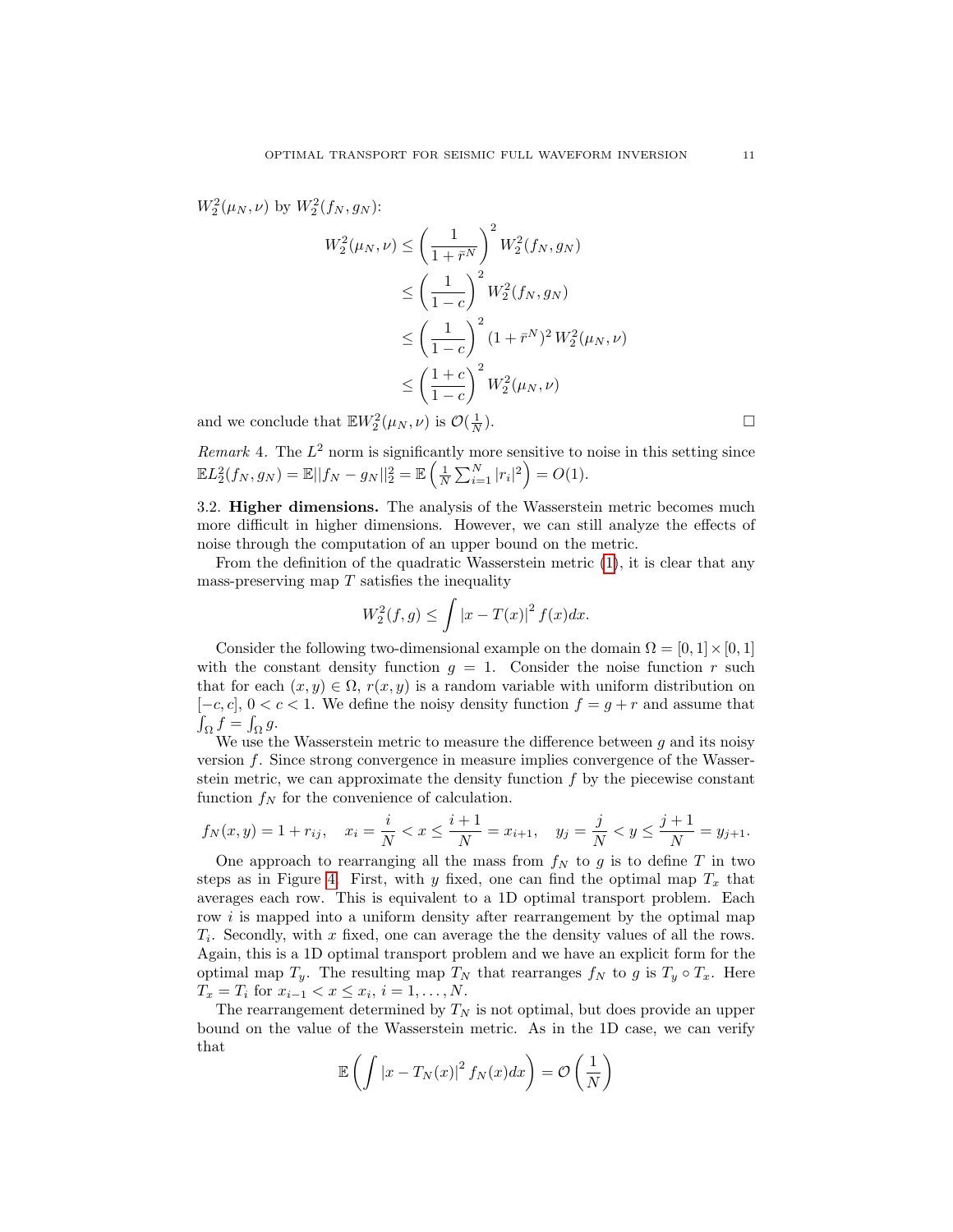<span id="page-11-2"></span>

<span id="page-11-1"></span>FIGURE 4. [\(a\)](#page-11-2) The optimal map for each row:  $T_x = T_i$  for  $x_i$  $x \leq x_{i+1}$  and [\(b\)](#page-8-3) the optimal map in y direction:  $T_y$ 

since  $T_N = T_y \circ T_x$  is a composition of two optimal 1D maps. This leads to the upper bound

$$
\mathbb{E}W_2^2(f_N, g) \le \mathbb{E}\left(\int_{\mathbb{R}^2} |\mathbf{x} - T_N(\mathbf{x})|^2 f_N(\mathbf{x}) d\mathbf{x}\right)
$$
  
=  $\mathbb{E}\left(\int_{\mathbb{R}} \int_{\mathbb{R}} |x - T_x(x)|^2 f_N(\mathbf{x}) dxdy\right) + \mathbb{E}\left(\int_{\mathbb{R}} \int_{\mathbb{R}} |y - T_y(y)|^2 f_N(\mathbf{x}) d\mathbf{x}\right)$   
 $\propto \mathcal{O}\left(\frac{1}{N}\right).$ 

Finally, by the Lebesgue dominated convergence theorem,

(17) 
$$
\mathbb{E}W_2^2(f,g) \leq \lim_{N \to \infty} \mathbb{E} \left( \int_{\mathbb{R}^2} |\mathbf{x} - T_N(\mathbf{x})|^2 f_N(\mathbf{x}) d\mathbf{x} \right) = 0.
$$

For higher dimension  $n \geq 3$ , we can similarly reduce the problem to several 1D optimal transport in terms of the dimensions. The ultimate goal is to find a particular map that is not optimal, but that provides an upper bound that goes to zero as the mesh is refined.

### 4. Numerical Computation of the Wasserstein metric

<span id="page-11-0"></span>We are interested in computing the Wasserstein metric between two distributions  $f, g$ , which are supported on a rectangle X. This can be accomplished via the solution of the Monge-Ampère equation

(18) 
$$
\begin{cases} \det(D^2u(x)) = f(x)/g(\nabla u(x)) + \langle u \rangle, & x \in X \\ \nabla u(x) \cdot \nu = x \cdot \nu, & x \in \partial X \\ u \text{ is convex.} \end{cases}
$$

Remark 5. The Neumann boundary condition is easily generalised to the situation where  $f$  and  $g$  are supported on different rectangles [\[7\]](#page-23-17).

The squared Wasserstein metric is then given by

(19) 
$$
W_2^2(f,g) = \int_X f(x) |x - \nabla u(x)|^2 dx.
$$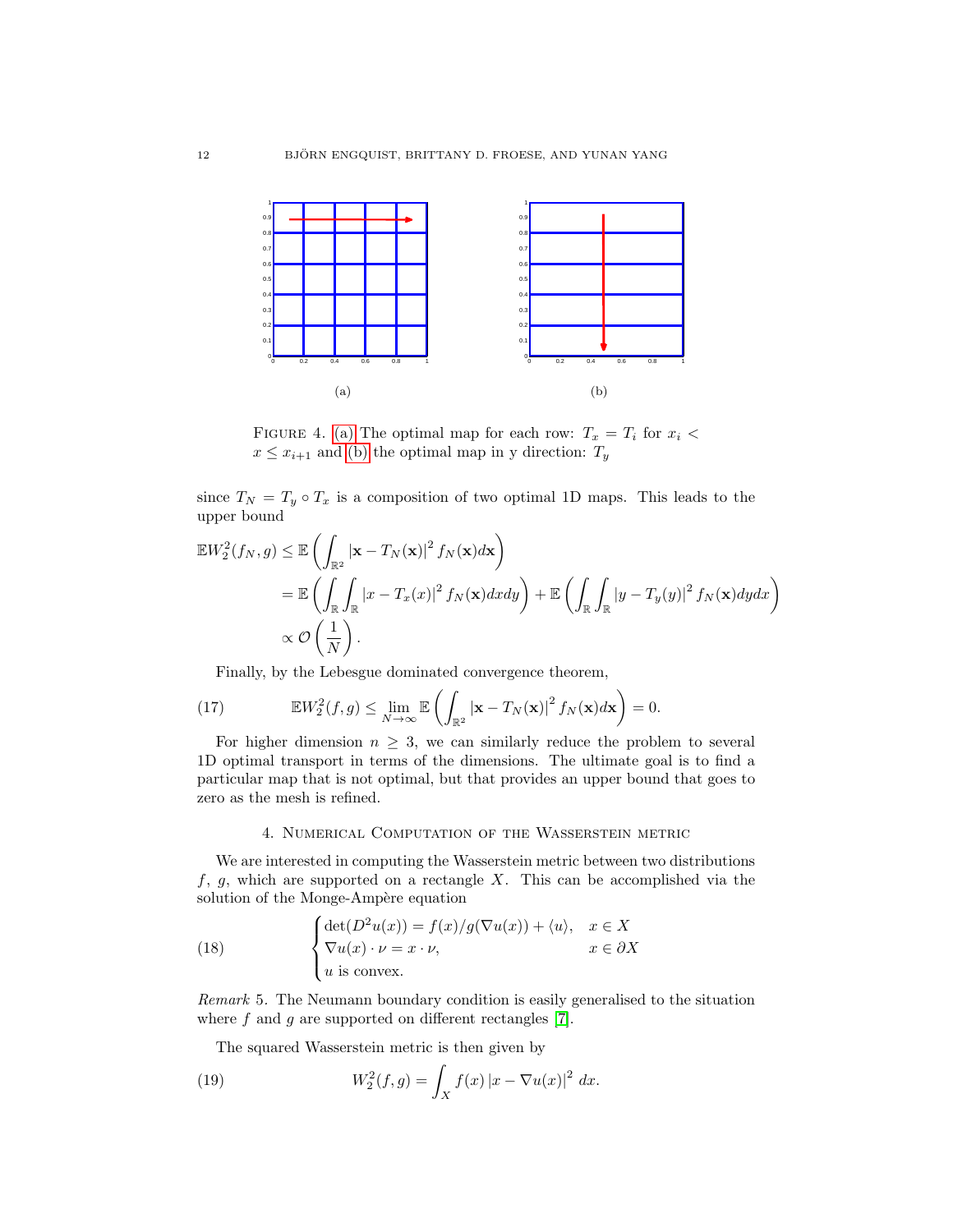We solve the Monge-Ampère equation numerically using an almost-monotone finite difference method relying on the following reformulation of the Monge-Ampère operator, which automatically enforces the convexity constraint [\[7\]](#page-23-17).

<span id="page-12-0"></span> $(20)$  det<sup>+</sup> $(D<sup>2</sup>u)$  = min  $\min_{\{v_1, v_2\} \in V} \{\max\{u_{v_1, v_1}, 0\} \max\{u_{v_2, v_2}, 0\} + \min\{u_{v_1, v_1}, 0\} + \min\{u_{v_2, v_2}, 0\}\}\n$ 

where V is the set of all orthonormal bases for  $\mathbb{R}^2$ .

Equation [\(20\)](#page-12-0) can be discretised by computing the minimum over finitely many directions  $\{\nu_1, \nu_2\}$ , which may require the use of a wide stencil. For simplicity and brevity, we describe a compact version of the scheme and refer to [\[7,](#page-23-17) [8\]](#page-23-18) for complete details.

We begin by introducing the finite difference operators

$$
[\mathcal{D}_{x_1x_1} u]_{ij} = \frac{1}{dx^2} (u_{i+1,j} + u_{i-1,j} - 2u_{i,j})
$$
  
\n
$$
[\mathcal{D}_{x_2x_2} u]_{ij} = \frac{1}{dx^2} (u_{i,j+1} + u_{i,j-1} - 2u_{i,j})
$$
  
\n
$$
[\mathcal{D}_{x_1} u]_{ij} = \frac{1}{2dx} (u_{i+1,j} - u_{i-1,j})
$$
  
\n
$$
[\mathcal{D}_{x_2} u]_{ij} = \frac{1}{2dx^2} (u_{i,j+1} - u_{i,j-1})
$$
  
\n
$$
[\mathcal{D}_{vv} u]_{ij} = \frac{1}{2dx^2} (u_{i+1,j+1} + u_{i-1,j-1} - 2u_{i,j})
$$
  
\n
$$
[\mathcal{D}_{v+1} u]_{ij} = \frac{1}{2dx^2} (u_{i+1,j-1} + u_{i+1,j-1} - 2u_{i,j})
$$
  
\n
$$
[\mathcal{D}_{v} u]_{ij} = \frac{1}{2\sqrt{2}dx} (u_{i+1,j+1} - u_{i-1,j-1})
$$
  
\n
$$
[\mathcal{D}_{v+1} u]_{ij} = \frac{1}{2\sqrt{2}dx} (u_{i+1,j-1} - u_{i-1,j+1}).
$$

In the compact version of the scheme, the minimum in [\(20\)](#page-12-0) is approximated using only two possible values. The first uses directions aligning with the grid axes.

(21) 
$$
MA_1[u] = \max \{ \mathcal{D}_{x_1x_1}u, \delta \} \max \{ \mathcal{D}_{x_2x_2}u, \delta \}
$$
  
  $+ \min \{ \mathcal{D}_{x_1x_1}u, \delta \} + \min \{ \mathcal{D}_{x_2x_2}u, \delta \} - f/g(\mathcal{D}_{x_1}u, \mathcal{D}_{x_2}u) - u_0.$ 

Here dx is the resolution of the grid,  $\delta > K\Delta x/2$  is a small parameter that bounds second derivatives away from zero,  $u_0$  is the solution value at a fixed point in the domain, and K is the Lipschitz constant in the y-variable of  $f(x)/q(y)$ .

For the second value, we rotate the axes to align with the corner points in the stencil, which leads to

(22)  
\n
$$
MA_2[u] = \max \{ \mathcal{D}_{vv}u, \delta \} \max \{ \mathcal{D}_{v^{\perp}v^{\perp}}u, \delta \} + \min \{ \mathcal{D}_{vv}u, \delta \} + \min \{ \mathcal{D}_{v^{\perp}v^{\perp}}u, \delta \} - f/g \left( \frac{1}{\sqrt{2}} (\mathcal{D}_v u + \mathcal{D}_{v^{\perp}}u), \frac{1}{\sqrt{2}} (\mathcal{D}_v u - \mathcal{D}_{v^{\perp}}u) \right) - u_0.
$$

Then the compact monotone approximation of the Monge-Ampère equation is (23)  $M_M[u] \equiv -\min\{MA_1[u], MA_2[u]\} = 0.$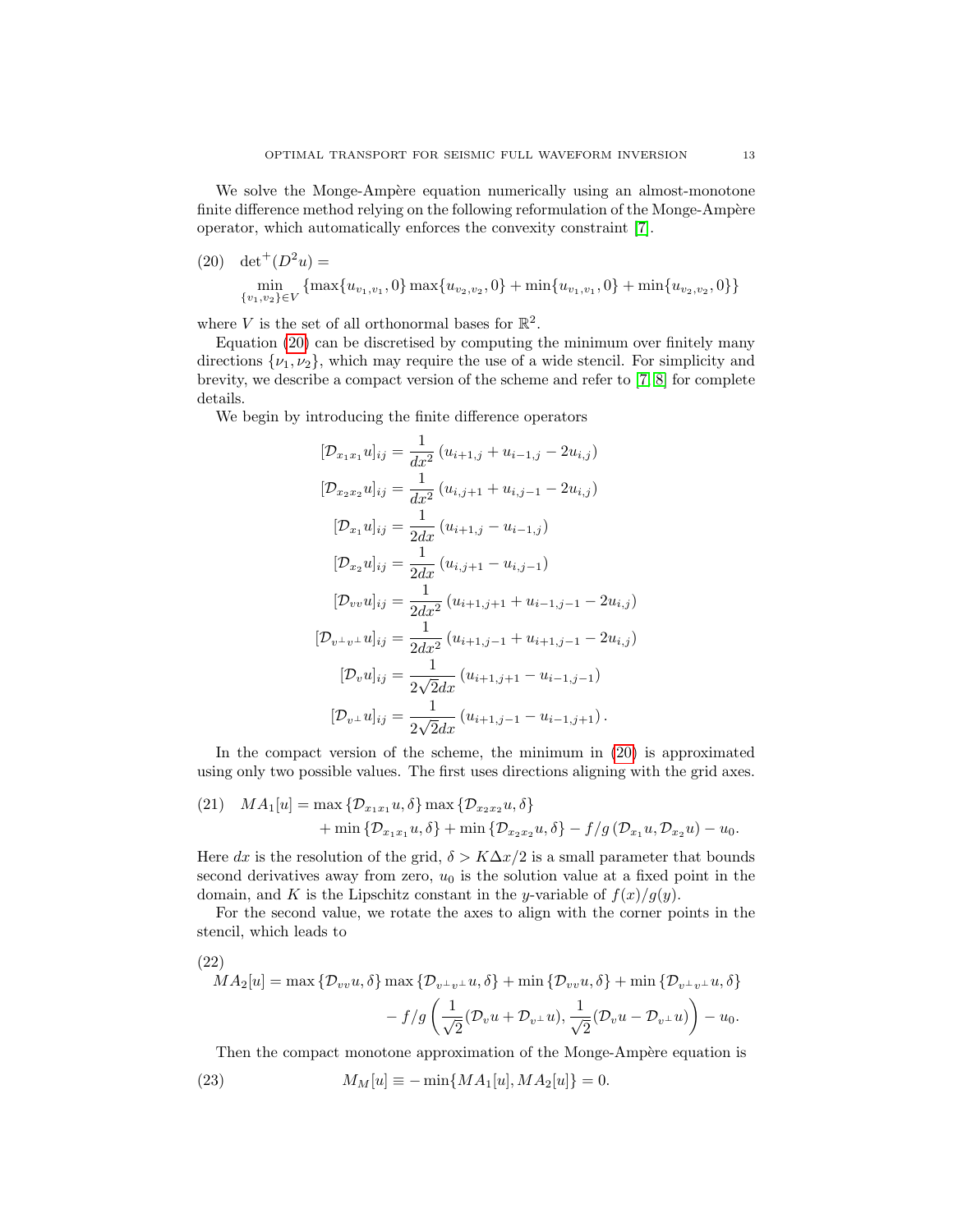We also define a second-order non-monotone approximation, obtained from a standard centred difference discretisation,

(24) 
$$
M_N[u] \equiv -((\mathcal{D}_{x_1x_1}u)(\mathcal{D}_{x_2x_2}u) - (\mathcal{D}_{x_1x_2}u^2)) + f/g(\mathcal{D}_{x_1}u, \mathcal{D}_{x_2}u) + u_0 = 0.
$$

<span id="page-13-0"></span>These are combined into an almost-monotone approximation of the form

(25) 
$$
M_F[u] \equiv M_M[u] + \epsilon S \left( \frac{M_N[u] - M_M[u]}{\epsilon} \right) 0
$$

where  $\epsilon$  is a small parameter and the filter S is given by

(26) 
$$
S(x) = \begin{cases} x & |x| \le 1 \\ 0 & |x| \ge 2 \\ -x + 2 & 1 \le x \le 2 \\ -x - 2 & -2 \le x \le -1. \end{cases}
$$

The Neumann boundary condition is implemented using standard one-sided differences.

Once the discrete solution  $u_h$  is computed, the squared Wasserstein metric is approximated via

(27) 
$$
W_2^2(f,g) \approx \sum_{j=1}^m (x_j - D_{x_j} u_h)^T \text{diag}(f)(x_j - D_{x_j} u_h).
$$

<span id="page-13-1"></span>The computation of the discrete solution of [\(25\)](#page-13-0) requires the solution of a large system of nonlinear algebraic equations. This is accomplished using Newton's method, which requires the Jacobian of the discrete scheme. The Jacobian of the filtered scheme can be expressed as

(28)  
\n
$$
\nabla M_F[u] = \left(1 - S'\left(\frac{M_N[u] - M_M[u]}{\epsilon}\right)\right) \nabla M_M[u] + S'\left(\frac{M_N[u] - M_M[u]}{\epsilon}\right) \nabla M_N[u].
$$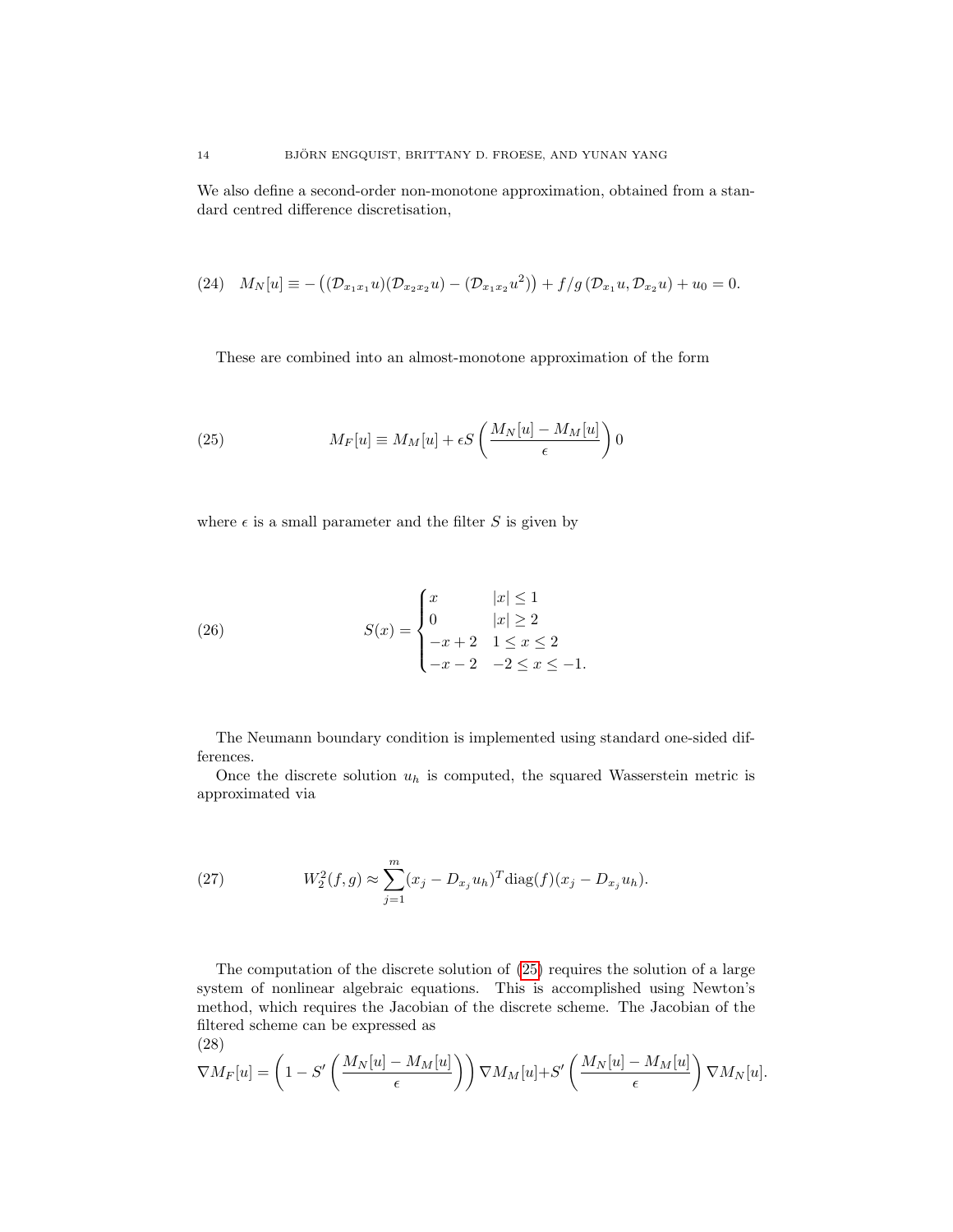The (formal) Jacobians of the monotone and non-monotone components are given by

$$
\nabla_{u}M_{1}[u] = (\max\{\mathcal{D}_{x_{2}x_{2}}, \delta\}1_{\mathcal{D}_{x_{1}x_{1}}>\delta} + 1_{\mathcal{D}_{x_{1}x_{1}}\leq \delta})\mathcal{D}_{x_{1}x_{1}} \n+ (\max\{\mathcal{D}_{x_{1}x_{1}}, \delta\}1_{\mathcal{D}_{x_{2}x_{2}}>\delta} + 1_{\mathcal{D}_{x_{2}x_{2}}\leq \delta})\mathcal{D}_{x_{2}x_{2}} \n- \frac{f}{g(\mathcal{D}_{x_{1}}u, \mathcal{D}_{x_{2}}u)^{2}}\nabla g(\mathcal{D}_{x_{1}}u, \mathcal{D}_{x_{2}}u) \cdot (\mathcal{D}_{x_{1}}, \mathcal{D}_{x_{2}}) - 1_{x=x_{0}}, \n\nabla_{u}M_{2}[u] = (\max\{\mathcal{D}_{v+v}, \delta\}1_{\mathcal{D}_{v+v}>\delta} + 1_{\mathcal{D}_{v+v}\leq \delta})\mathcal{D}_{vv} \n+ (\max\{\mathcal{D}_{vv}, \delta\}1_{\mathcal{D}_{v+v}>\delta} + 1_{\mathcal{D}_{v+v}\leq \delta})\mathcal{D}_{v+v} \n- f/g\left(\frac{1}{\sqrt{2}}(\mathcal{D}_{v}u + \mathcal{D}_{v+}u), \frac{1}{\sqrt{2}}(\mathcal{D}_{v}u - \mathcal{D}_{v+}u)\right)^{2} \n\nabla g\left(\frac{1}{\sqrt{2}}(\mathcal{D}_{v}u + \mathcal{D}_{v+}u), \frac{1}{\sqrt{2}}(\mathcal{D}_{v}u - \mathcal{D}_{v+}u)\right) \n\cdot \left(\frac{1}{\sqrt{2}}(\mathcal{D}_{v}u + \mathcal{D}_{v+}), \frac{1}{\sqrt{2}}(\mathcal{D}_{v}u - \mathcal{D}_{v+}u)\right) - 1_{x=x_{0}}, \n\nabla_{u}M_{M}[u] = -1_{M_{M}[u] = -M_{1}[u]}\nabla_{u}M_{1}[u] - 1_{M_{M}[u] = -M_{2}[u]}\nabla_{u}M_{2}u], \n\nabla_{u}M_{N}[u] = -(\mathcal{D}_{x_{2}x_{2}}u)\mathcal{D}_{x_{1}x_{
$$

## 5. Computation of Frechet Gradient

<span id="page-14-0"></span>Our goal is to minimise the Wasserstein metric between computed data  $f(v)$ and observed data  $g$ , where  $f$  depends on a set of parameters  $v$ . In order to do this efficiently, we will require the gradient of the squared Wasserstein metric with respect to the unknown parameters.

Our main focus here is computation of the Fréchet gradient of the squared Wasserstein metric with respect to the data  $f$ , which is new in the context of full waveform inversion. The gradient needed for the minimization is then obtained through the composition

$$
\nabla_f W_2^2 \nabla_v f.
$$

As long as  $\nabla_f W_2^2$  can be computed efficiently, techniques such as the adjoint state method can be used to efficiently construct the required gradient [\[16\]](#page-23-19).

In the present work, our focus is on the use of optimal transportation techniques, rather than on the use of a particular forward model for producing the data  $f(v)$ . In the computations of [section 6,](#page-16-0) we will present the minimisation for problems involving several different models. For simplicity, and to keep the focus on the properties of the Wasserstein metric, we will simply use a forward difference approximation to estimate  $\nabla_v f$ .

5.1. Linearisation of continuous problem. Let  $f: X \to (0,\infty), g: X \to (0,\infty)$ be positive density functions defined on a rectangle  $X$ . We consider the squared Wasserstein metric  $W_2(f,g)^2$  as a function of f,

(29) 
$$
d(f) = \int_X f(x) |x - \nabla u|^2 dx.
$$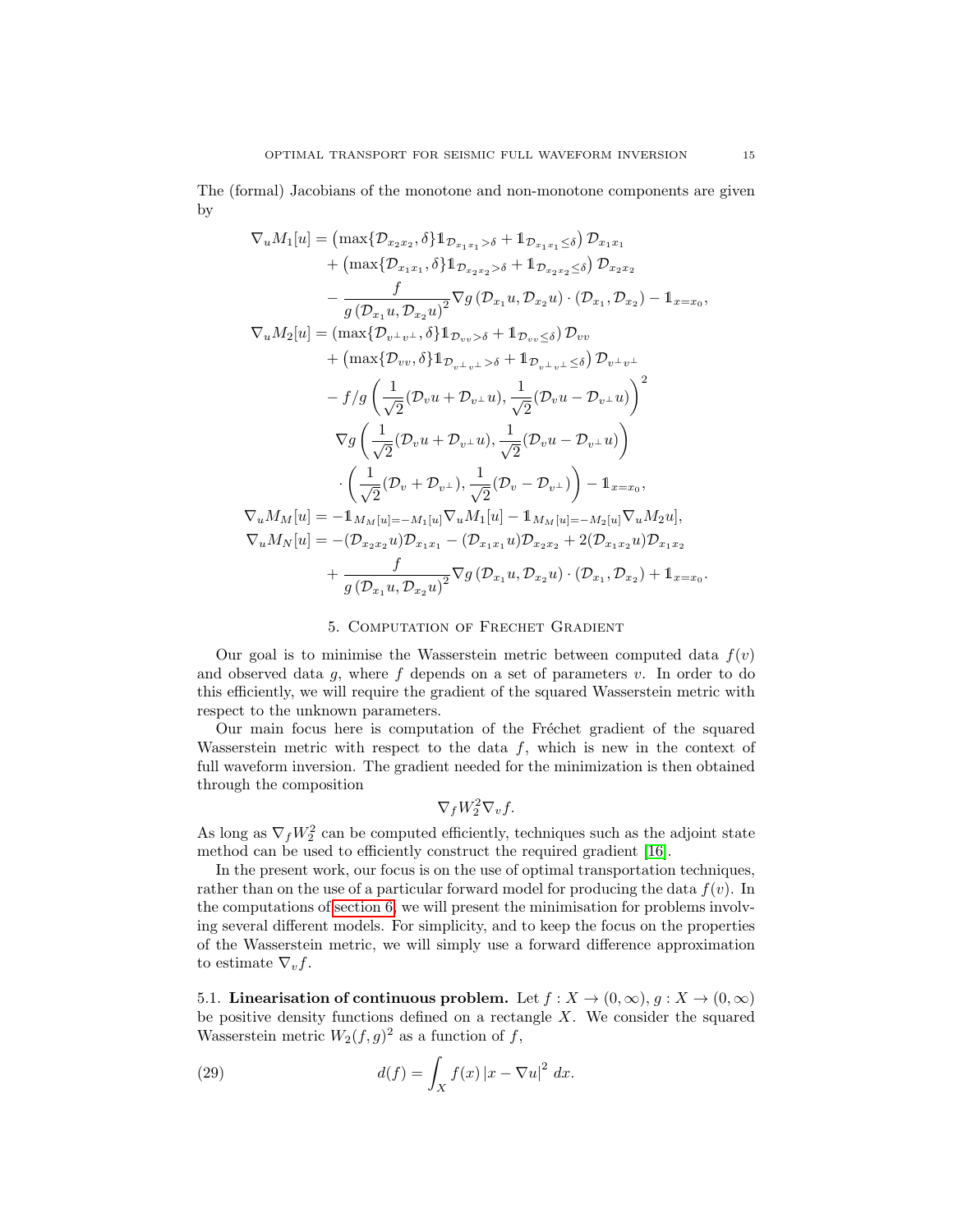Here the function  $u$  satisfies the second boundary value problem for the Monge-Ampère equation

(30) 
$$
\begin{cases} \det(D^2u(x)) = f(x)/g(\nabla u(x)), & x \in X \\ \nabla u \cdot \nu = x \cdot \nu, & x \in \partial X \\ u \text{ is convex.} \end{cases}
$$

Now we perturb f by an amount  $\delta f$  and investigate the resulting change  $\delta d$  in the function d. That is

$$
d + \delta d = \int_X (f + \delta f) |x - \nabla (u + \delta u)|^2 dx
$$

where  $u + \delta u$  satisfies the Monge-Ampère equation with f replaced by  $f + \delta f$ .

Viscosity solutions of the Monge-Ampère equation are stable so we expect  $\delta u =$  $\mathcal{O}(\delta f)$ .

The Monge-Ampère equation can be rewritten as

 $f + \delta f = g(\nabla(u + \delta u)) \det(D^2(u + \delta u)).$ 

Linearising these terms, we have to first order

$$
f + \delta f = [g(\nabla u) + \nabla g(\nabla u) \cdot \nabla \delta u] \left[ \det(D^2 u) + \text{tr}((D^2 u)_{adj} D^2 \delta u) \right]
$$
  
=  $g(\nabla u) \det(D^2 u) + g(\nabla u) \text{tr}((D^2 u)_{adj} D^2 \delta u) + \det(D^2 u) \nabla g(\nabla u) \cdot \nabla \delta u.$ 

Here we use the notation  $A_{adj} = det(A)A^{-1}$  to denote the adjugate of the matrix A.

Thus to first order, the variation in  $u$  satisfies the linear elliptic PDE

(31) 
$$
\mathcal{L}[\delta u] \equiv g(\nabla u) \text{tr}((D^2 u)_{adj} D^2 \delta u) + \det(D^2 u) \nabla g(\nabla u) \cdot \nabla \delta u = \delta f.
$$

Note that both u and  $u + \delta u$  satisfy the boundary condition in [\(2\)](#page-1-0). If the domain and target X are rectangles, this boundary condition can be rewritten as

$$
\nabla u \cdot \nu = x \cdot \nu, \quad \nabla (u + \delta u) \cdot \nu = x \cdot \nu, \quad x \in \partial X
$$

where  $\nu$  is the unit outward normal to the domain. Thus the variation  $\delta u$  satisfies the homogeneous Neumann boundary condition

(32) 
$$
\nabla(\delta u) \cdot \nu = 0, \quad x \in \partial X.
$$

Remark 6. There is an issue of existence and uniqueness for  $\delta u$ . It is also true that we need to restrict to mean zero perturbations  $\delta f$  in order for the Wasserstein metric to be defined. A term involving the average  $\langle u \rangle$  can be added to the Monge-Ampère equation to correct the issues of existence/uniqueness.

To first order, the perturbed (squared) Wasserstein metric satisfies

$$
d + \delta d = \int_X (f + \delta f) |x - \nabla (u + \delta u)|^2 dx
$$
  
= 
$$
\int_X [f |x - \nabla u|^2 + \delta f |x - \nabla u|^2 - 2f(x - \nabla u) \cdot \nabla \delta u] dx.
$$

Thus the first variation is given by

$$
\delta d = \int_X \left[ |x - \nabla u|^2 - 2f(x - \nabla u) \cdot \nabla \mathcal{L}^{-1} \right] \delta f
$$

and the gradient of the squared Wasserstein metric is

$$
\nabla d = |x - \nabla u_f|^2 - 2(\mathcal{L}^{-1})^*(\nabla \cdot (f(x - \nabla u_f))).
$$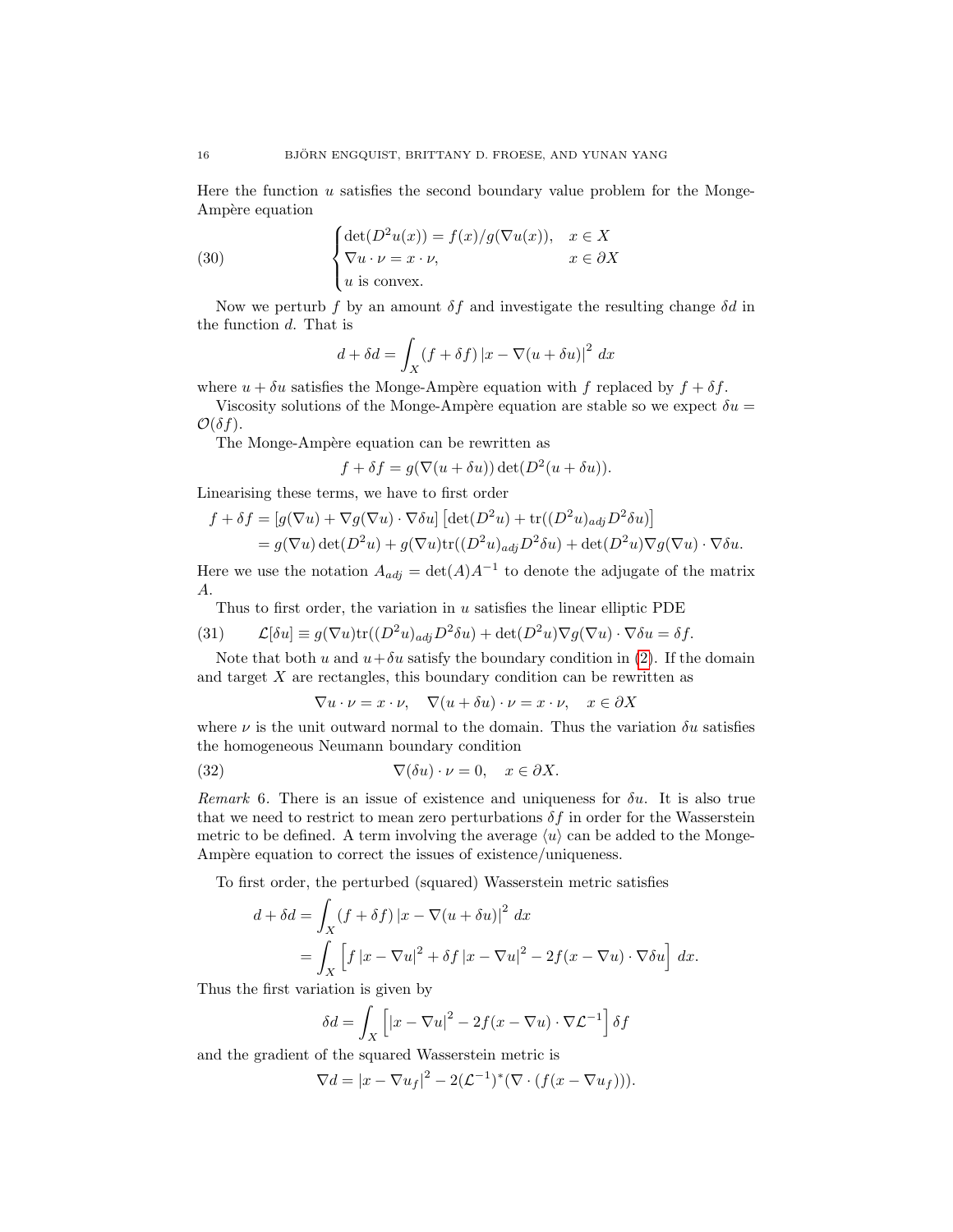Computation of the gradient requires the solution of a single linear elliptic PDE.

<span id="page-16-1"></span>5.2. Linearisation of discrete problem. As an alternative to the above, we consider the linearisation of the discretised version of the Wasserstein metric. Using the finite difference matrices introduced in [section 4,](#page-11-0) we can express the discrete Wasserstein metric as

(33) 
$$
d(f) = \sum_{j=1}^{n} (x_j - D_{x_j} u_f)^T \text{diag}(f)(x_j - D_{x_j} u_f)
$$

where the potential  $u_f$  satisfies the discrete Monge-Ampère equation

$$
\mathbf{M}[u_f] = 0.
$$

The first variation of the squared Wasserstein metric as

$$
\delta d = -2 \sum_{j=1}^{n} (D_{x_j} \delta u)^T \text{diag}(f)(x_j - D_{x_j} u_f) + \sum_{j=1}^{n} (x_j - D_{x_j} u_f)^T \text{diag}(\delta f)(x_j - D_{x_j} u_f).
$$

Linearising the Monge-Ampère equation, we have to first order

$$
\nabla M_F[u_f]\delta u = \delta f.
$$

Here  $\nabla M_F$  is the (formal) Jacobian of the discrete Monge-Ampère equation, which is already being inverted in the process of solving the Monge-Ampère equation via Newton's method [\(28\)](#page-13-1). Then the gradient of the discrete squared Wasserstein metric can be expressed as

$$
\nabla d = \sum_{j=1}^{n} \left[ -2\nabla M_F^{-1} [u_f]^T D_{x_j}^T \text{diag}(f) + \text{diag}(x_j - D_{x_j} u_f) \right] (x_j - D_{x_j} u_f).
$$

Notice that once the Monge-Ampère equation itself has been solved, this gradient is easy to compute as it only requires the inversion of a single matrix that is already being inverted as a part of the solution of the Monge-Ampère equation.

## 6. Computational Results

<span id="page-16-0"></span>In this section, we provide examples of the minimization of the Wasserstein metric between given data g and a modeled signal  $f(v)$  that depends on the unknown parameters  $v$ . Minimisation is performed using the Matlab function fmincon, equipped with the gradient described in [subsection 5.2.](#page-16-1)

<span id="page-16-2"></span>6.1. Forward problem. The 2-D acoustic wave equation in the time domain can be written as:

(34) 
$$
\begin{cases} \frac{1}{v(x,z)^2} \frac{\partial^2 u}{\partial t^2} - \left( \frac{\partial^2 u}{\partial x^2} + \frac{\partial^2 u}{\partial z^2} \right) = 0, \\ u(x,z,t) = u_0(x,z), \quad t = 0, \\ u_t(x,z,t) = 0, \quad t = 0. \end{cases}
$$

Here  $u(x, z, t)$  is the wave field,  $v(x, z)$  is the velocity,  $u_0(x, z)$  is the initial wave field generated by Ricker wavelet signal[\[24\]](#page-24-3).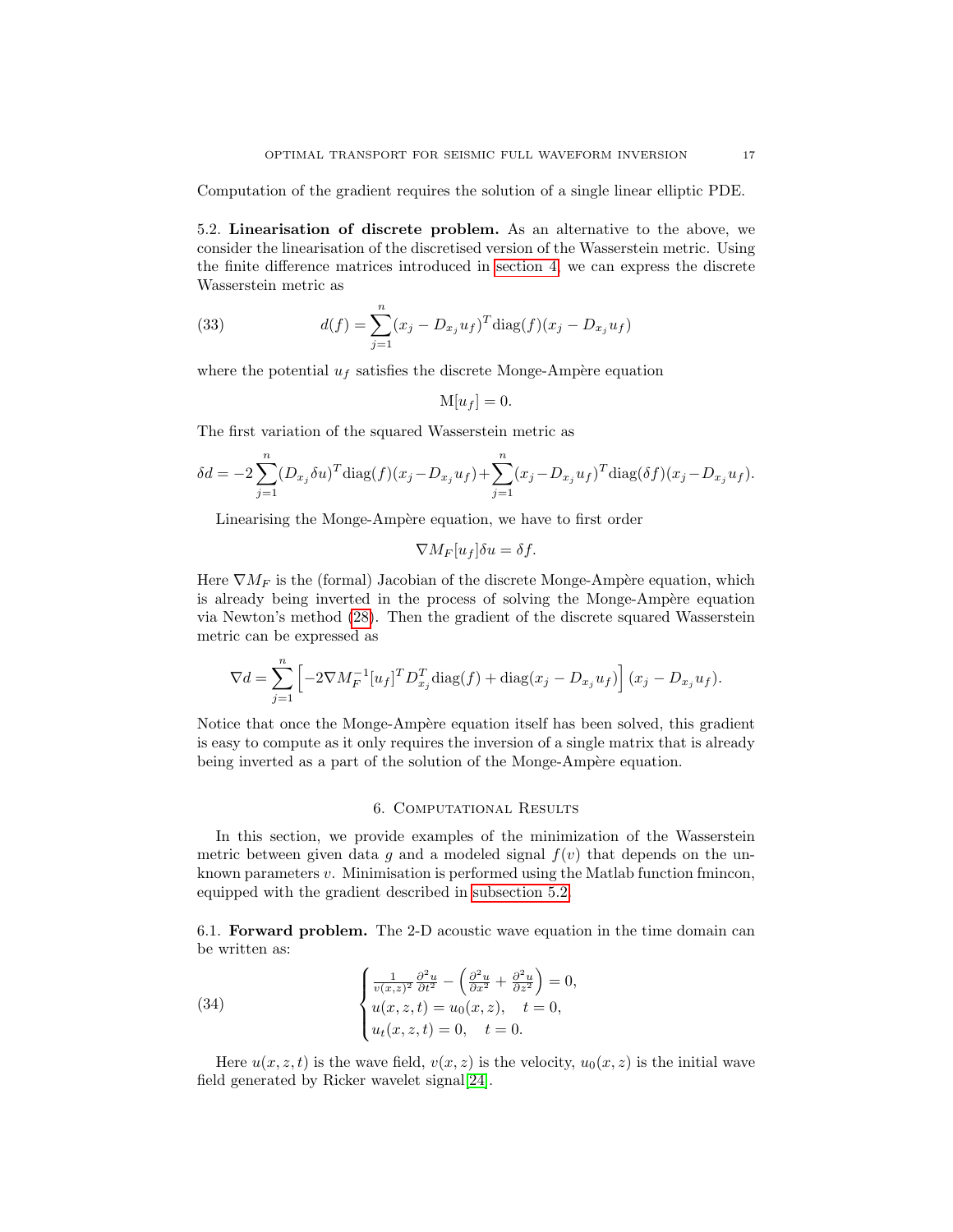We will use the velocity model to simulate a seismic survey. The wave equation [\(34\)](#page-16-2) is solved by using finite difference scheme for a defined initial wave field.

(35)

$$
u_{n,m}^{l+1} = -u_{n,m}^{l-1} + 2u_{n,m}^l + v_{n,m}^2 \Delta t^2 \left( \frac{u_{n+1,m}^l - 2u_{n,m}^l + u_{n-1,m}^l}{\Delta x^2} + \frac{u_{n,m+1}^l - 2u_{n,m}^l + u_{n,m-1}^l}{\Delta z^2} \right)
$$

with the initial conditions

(36) 
$$
u_{n,m}^{-1} = f(n\Delta x, m\Delta z), \quad u_{n,m}^{0} = f(n\Delta x, m\Delta z).
$$

Here  $u_{n,m}^l$  is the wave field at the time l∆t and at the spatial position  $(n\Delta x, m\Delta z)$ .  $v_{n,m}$  is the velocity at  $(n\Delta x, m\Delta z)$ . The step size  $\Delta t$  is chosen to satisfy the numerical stability condition:

(37) 
$$
\min(\Delta x, \Delta z) > \sqrt{2}\Delta t \max(v).
$$

The wave field  $u(x, 0, t)$  recovered at the surface forms the two-dimensional seismic data.

We cannot directly compute the Wasserstein metric between two such wave fields since these are not probability measures. Some additional processing is needed to ensure that the data  $f(x, t)$  is strictly positive and has total mass one. Instead, we work with something akin to a local amplitude by defining

$$
\tilde{f}(x,t) = \sqrt{\int_{t-\epsilon}^{t+\epsilon} u(x,0,s)^2 ds}
$$

where  $\epsilon = 10\Delta t$ . Finally, this profile is normalised to produce a density function  $f(x, t)$  that has unit mass.

<span id="page-17-0"></span>6.2. Single layer model. We first consider a material composed of a single layer of depth d and velocity v. We define the data  $f_{d,v}(s,t)$  to be the resulting data, which we obtain by solving the wave equation for  $u_{d,v}$  and processing the results.

We consider the particular case of  $d = 2, v = 1$ . In order to define the target profile g, which mimics the observed data, we add noise  $N(s,t)$  chosen uniformly at random from  $[-M, M]$ ,

$$
\tilde{g}(s,t) = \max\{u_{2,1}(s,t) + N(s,t), 0\},\
$$

where M is approximately 2% the maximum value of  $f_{2,1}$ . See Figure [6.2.](#page-17-0) Then our goal is to determine  $d$  and  $v$  that minimise

 $W_2^2(f_{d,v}, g)$ .

We initialise with the guess  $d = 2.5$  and  $v = 1.75$  and perform minimisation over the parameters d and  $v^{-1}$ . The convergence history is displayed in Figure [8.](#page-19-0) Despite the noise in the target profile, we recover the parameters  $d = 2.2157$  and  $v = 1.0953$  after fifteen iterations, with a squared Wasserstein metric of  $3.36 \times 10^{-4}$ . (The required stepsize in the minimization algorithm became too small to improve appreciably beyond this). For reference, comparison of the noisy target with the exact signal  $f_{2,1}$  (without noise) yielded a squared Wasserstein metric of  $7.49 \times 10^{-4}$ , so that the error in the recovered parameters can be explained by the noise.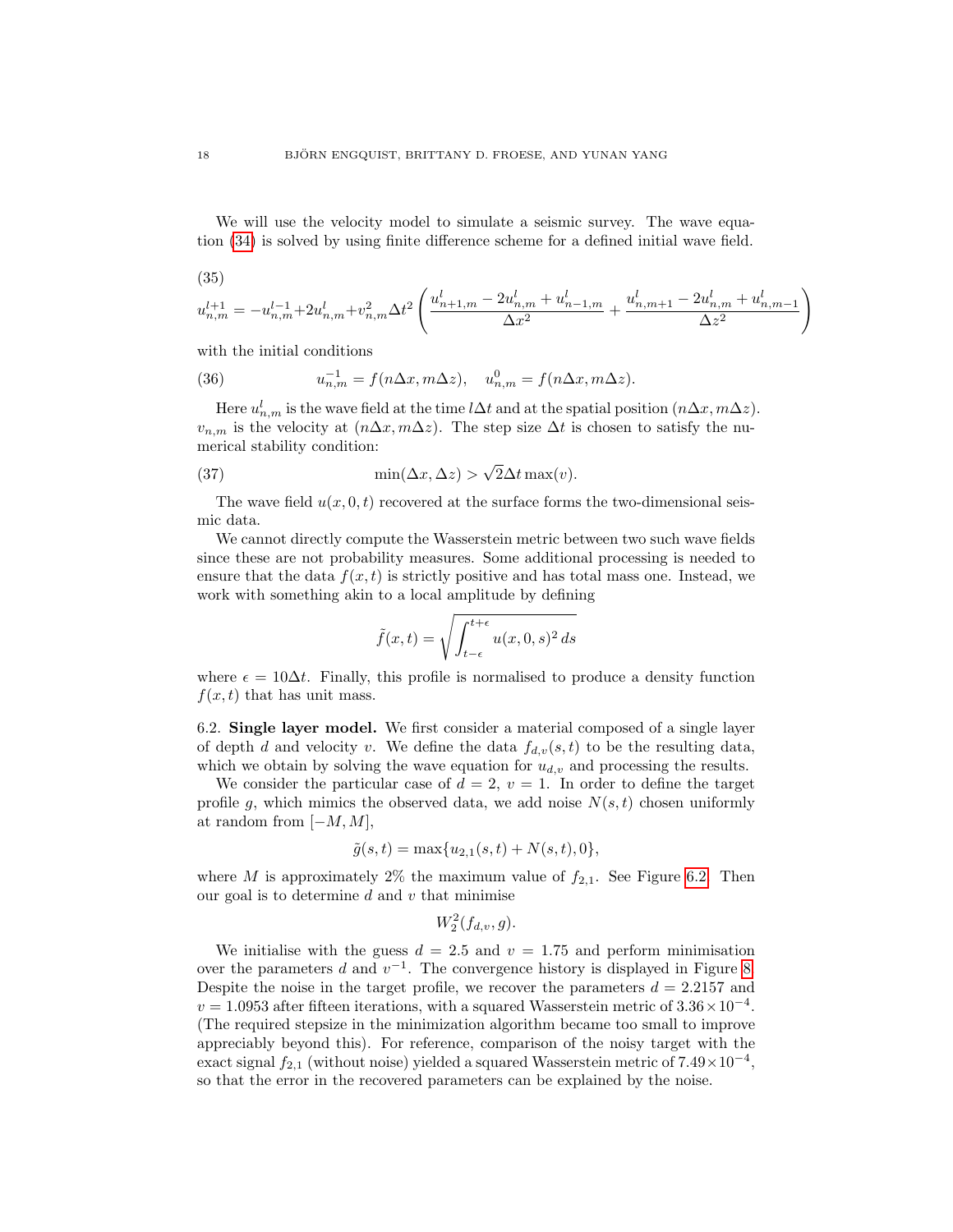

Figure 5. A signal produced from a single layer model with added noise.



FIGURE 6. Convergence history for a single layer model.

6.3. Two layer model. Next, we consider the case where the material is composed of two different layers. The top layer has depth  $d_1$  and velocity  $v_1$  while the bottom layer has depth  $d_2$  and velocity  $v_2$ ; see Figure [7\(a\).](#page-19-1)

We look at the particular case where the given target density  $g$  is defined by the parameter values

$$
d_1 = 0.75
$$
,  $v_1 = 1$ ,  $d_2 = 1$ ,  $v_2 = 1.5$ .

As in the previous example, we add noise to this target. The resulting signal is shown in Figure [7\(b\).](#page-19-2)

In this case, the distance  $W_2$  depends on the four parameters  $d_1, v_1^{-1}, d_2, v_2^{-1}$ . We initialise with the guess  $d_1 = 0.5$ ,  $v_1 = 1.5$ ,  $d_2 = 0.75$ , and  $v_2 = 2$ . After 33 iterations, we recover the parameter values  $d_1 = 0.772$ ,  $d_2 = 0.991$ ,  $v_1 = 1.0318$ , and  $v_2 = 1.519$  with a squared misfit value of  $2.06 \times 10^{-5}$ . The convergence history is presented in Figure [8.](#page-19-0)

As noted in [\[6\]](#page-23-8), when the model involves both depth and velocity, the resulting distance can contain narrow valleys, and computing the minimum can require small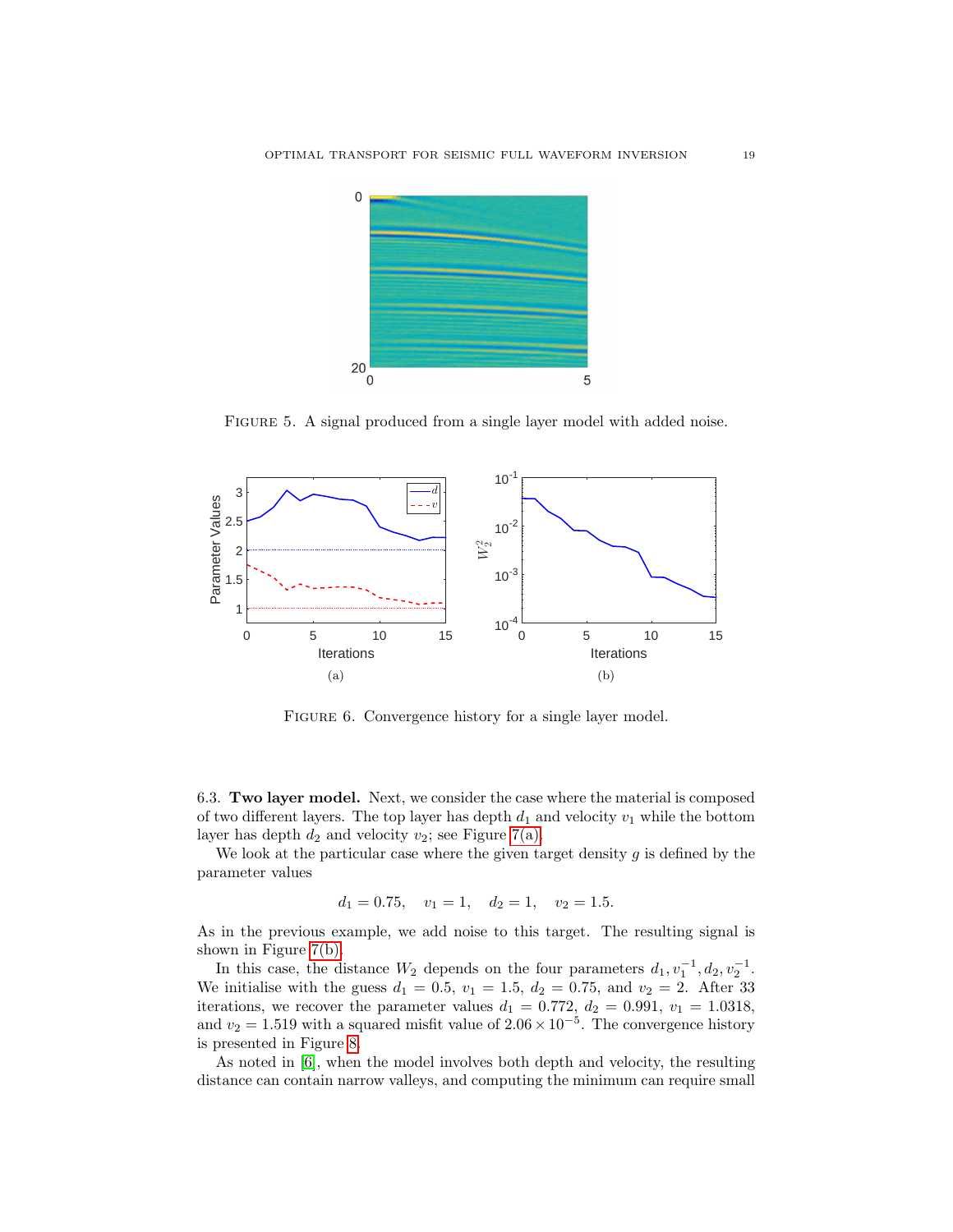<span id="page-19-1"></span>

FIGURE 7. [\(a\)](#page-19-1) A two-layer material and [\(b\)](#page-19-2) the resulting signal.

<span id="page-19-2"></span>

<span id="page-19-0"></span>FIGURE 8. Convergence history for a two-layer material.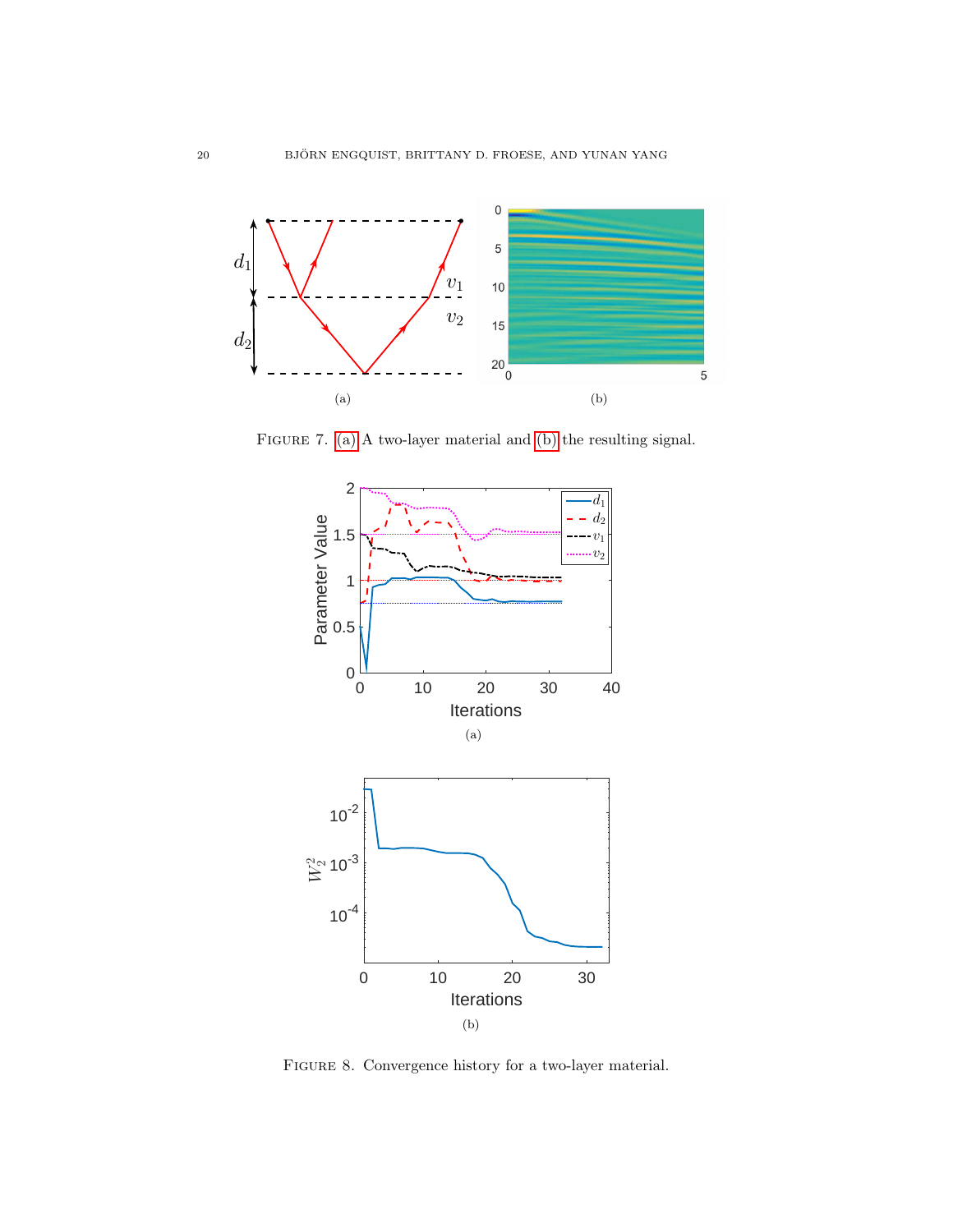<span id="page-20-1"></span><span id="page-20-0"></span>

<span id="page-20-4"></span><span id="page-20-3"></span><span id="page-20-2"></span>FIGURE 9. [\(a\)](#page-20-0) A six parameter velocity model used to generate [\(b\)](#page-20-1) a target signal g. [\(c\)](#page-20-2) Initial and [\(d\)](#page-20-3) computed velocity.

stepsizes. We were still able to effectively compute the minimum in this setting, but we expect that quasi-Newton methods would enable even faster convergence.

<span id="page-20-5"></span>6.4. Six Parameter model. We next consider the case of a piecewise constant material. See Figure [9](#page-20-4) for the set-up.

We look at the particular case where the given target density  $g$  is defined by the parameter values

 $v_1 = 1$ ,  $v_2 = 1.5$ ,  $v_3 = 1$ ,  $v_4 = 2$ ,  $v_5 = 2.5$ ,  $v_6 = 1.75$ .

As in the previous example, we add noise to this target. The resulting signal is shown in Figure [9\(b\).](#page-20-1)

In this case, the distance  $W_2$  depends on the six parameters  $1/v_i$ ,  $i = 1, \ldots, 6$ . We initialise with the guess  $v_1 = v_2 = v_3 = 1.25$  and  $v_4 = v_5 = v_6 = 2.5$ . In this example, which depends only on velocity and not on depth, the convergence proceeds without the need for very small stepsizes that we observed in the previous example. After 72 iterations, we recover the parameter values  $v_1 = 1.0034, v_2 =$ 1.5058,  $v_3 = 0.9996$ ,  $v_4 = 1.9932$ ,  $v_5 = 2.4889$ , and  $v_6 = 1.7296$  with a squared misfit value of  $3.94 \times 10^{-6}$ . The convergence history is presented in Figure [10.](#page-21-0)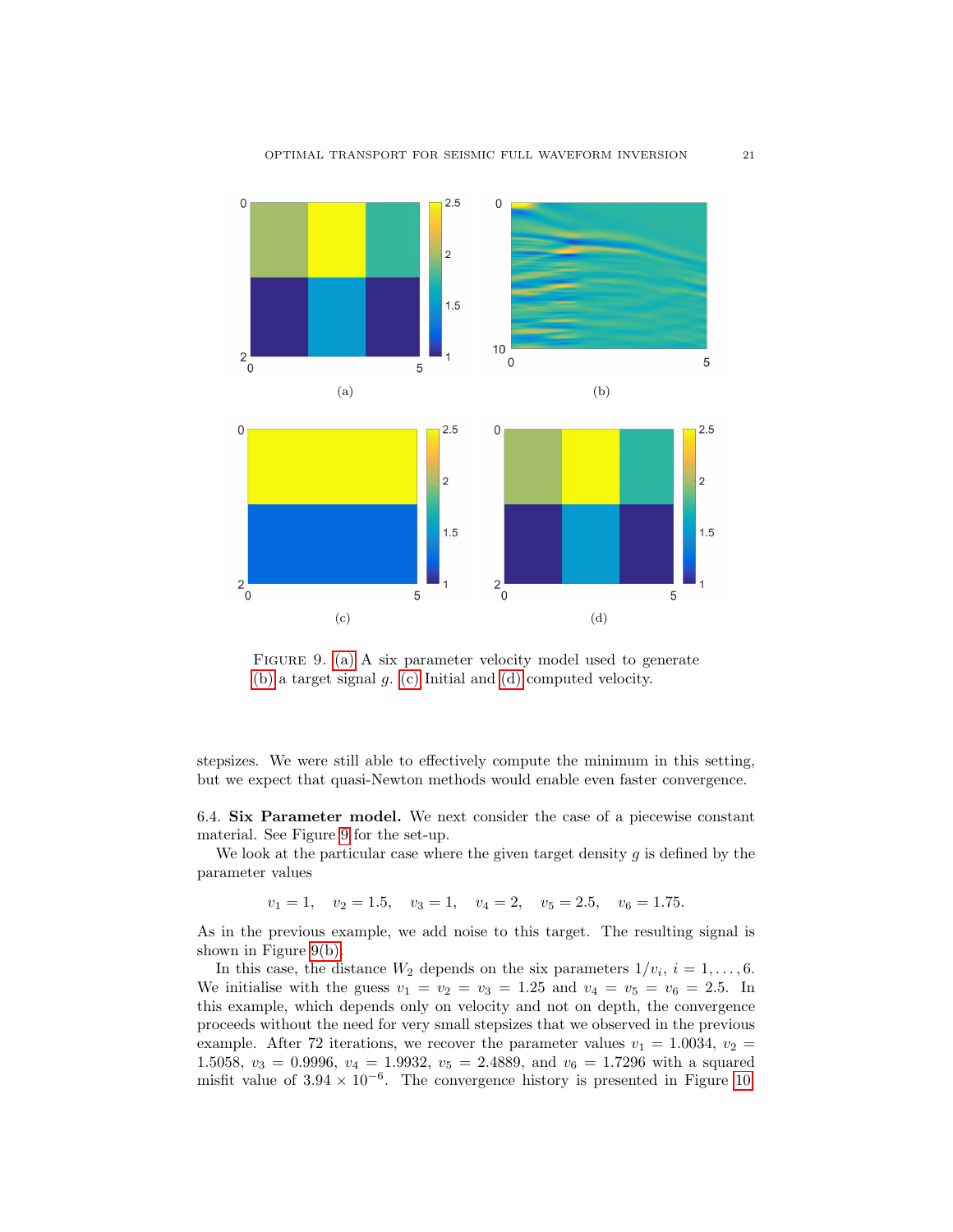

<span id="page-21-0"></span>FIGURE 10. Convergence history for a six parameter model.

For reference, comparison of the noisy target with the exact signal (without noise) yielded a squared Wasserstein metric of  $4.82 \times 10^{-6}$ .

6.5. Twelve Parameter model. We again consider a piecewise constant velocity model, but this time increase the number of parameters to twelve. See Figure [11](#page-22-0) for the set-up used to construct the (noisy) target density  $g$ , as well as the resulting signal.

In this case, the distance  $W_2$  depends on the twelve parameters  $1/v_i$ ,  $i =$ 1,..., 12. We initialise with the guess  $v = v_g + 0.25$ . After 132 iterations, we recover the twelve parameters with a maximum error of  $||v - v_g||_{\infty} = 0.0091$  and a squared misfit value of  $2.10 \times 10^{-6}$ . For reference, comparison of the noisy target with the exact signal (without noise) yielded a squared Wasserstein metric of  $3.16 \times 10^{-6}$ , which suggests that the error in the recovered parameter values is due to noise in the data. The convergence history is presented in Figure [12.](#page-22-1) The simple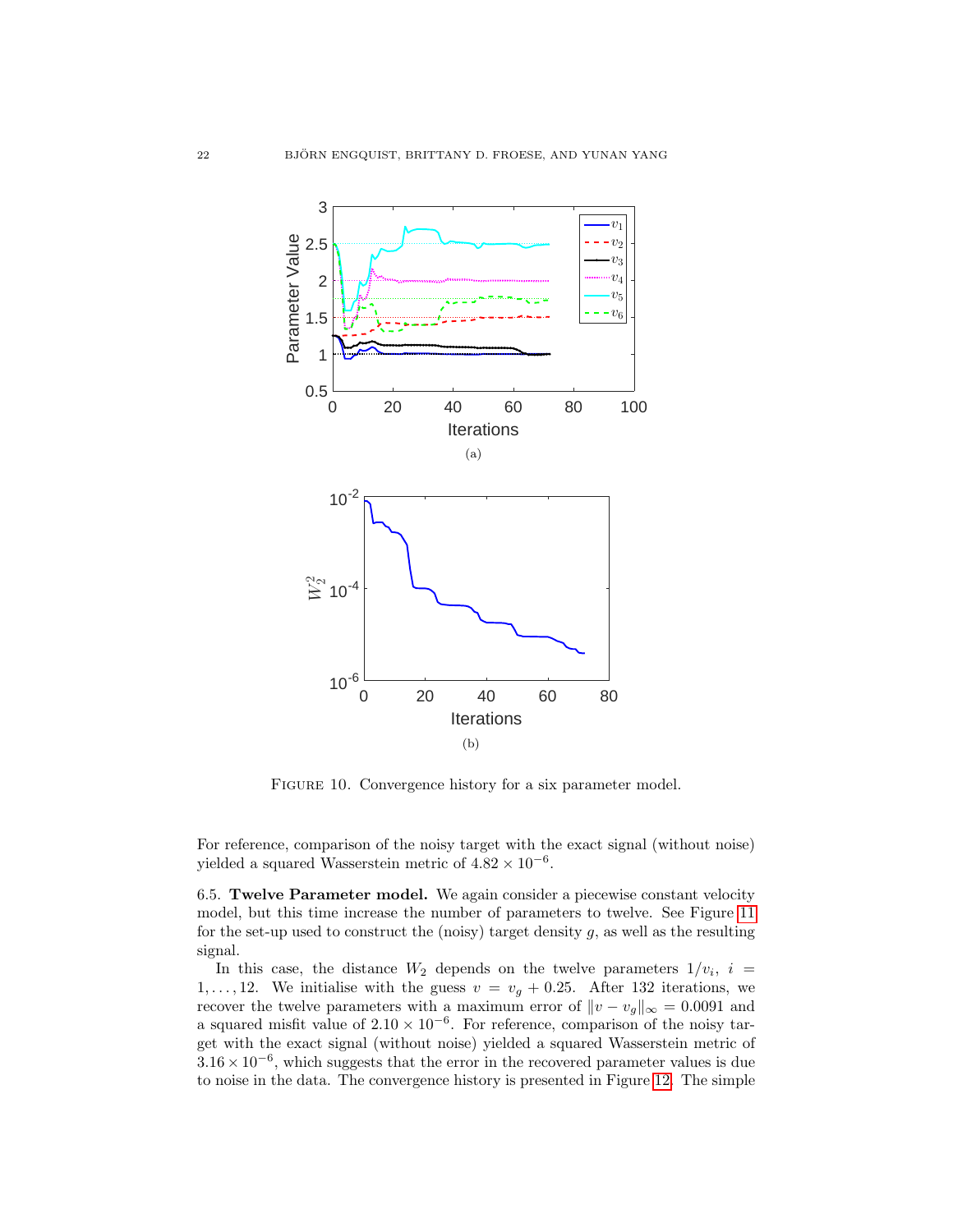<span id="page-22-3"></span><span id="page-22-2"></span>

<span id="page-22-5"></span><span id="page-22-4"></span><span id="page-22-0"></span>FIGURE 11. [\(a\)](#page-22-2) A twelve parameter velocity model used to generate [\(b\)](#page-22-3) a target signal g. [\(c\)](#page-22-4) Initial and [\(d\)](#page-22-5) computed velocity.

models in [subsection 6.2](#page-17-0) and [subsection 6.4](#page-20-5) were included to indicate how the result depend on model complexity.



<span id="page-22-1"></span>FIGURE 12. Convergence history for a twelve parameter model.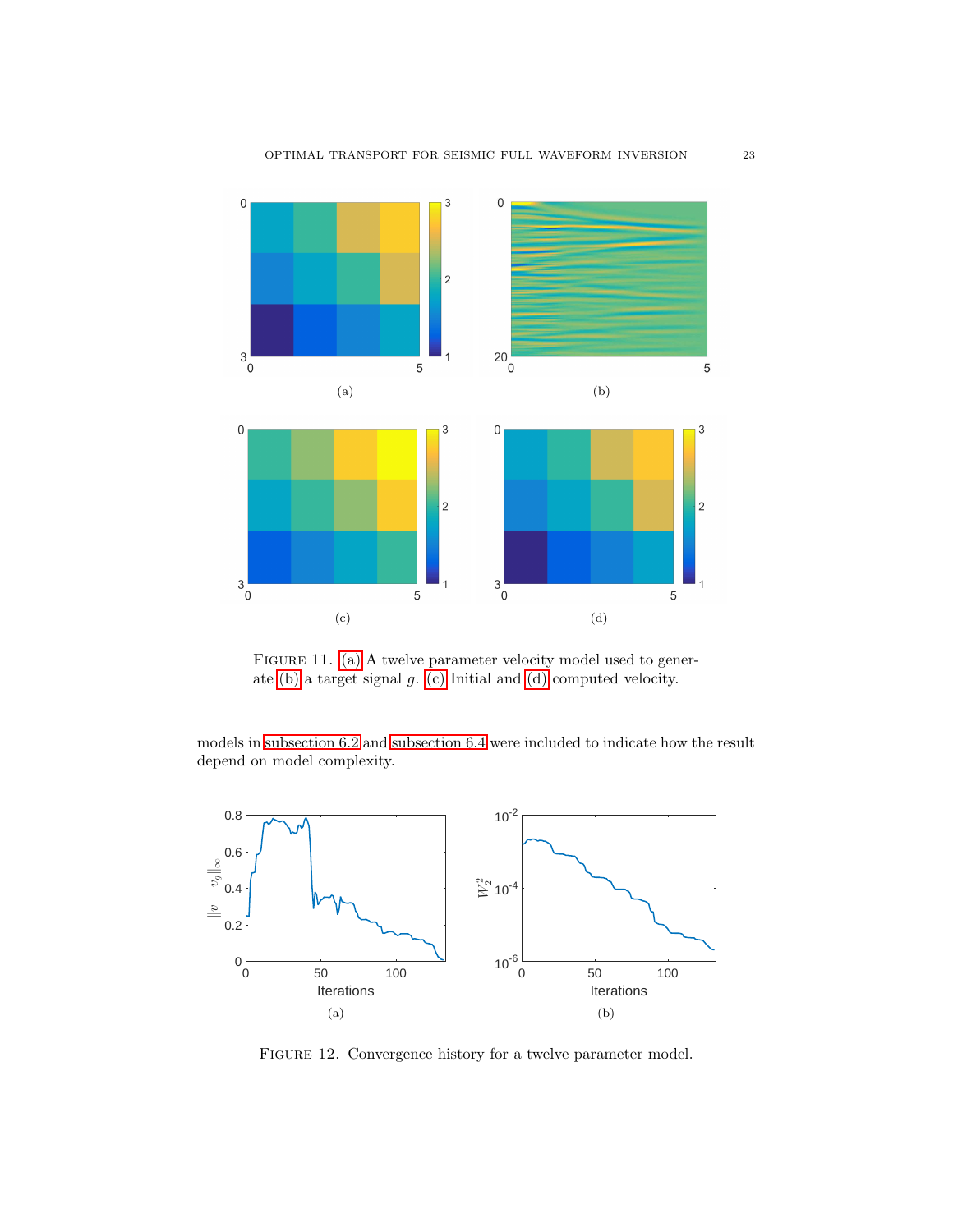## 7. Conclusions

In this paper, we demonstrate several advantages of the Wasserstein metric as a measure of misfit between seismic signals in connection to full waveform inversion. In particular, we proved that this distance is convex with respect to several common transformations and is less sensitive to noise than the  $L_2$  distance. Additionally, the Frechet gradient is easily computed, which makes the Wasserstein metric extremely promising for optimization and thus for seismic inversion problems. Simple numerical examples demonstrate the efficiency of using this metric.

A natural direction for future research is increasing the efficiency of the computation with quasi Newton techniques and parallelization, and thus being able to apply the method on more realistic seismic applications.

#### **REFERENCES**

- <span id="page-23-9"></span>[1] J.-D. Benamou and Y. Brenier. A computational fluid mechanics solution to the Monge-Kantorovich mass transfer problem. Numer. Math., 84(3):375–393, 2000.
- <span id="page-23-14"></span>[2] J.-D. Benamou, B. D. Froese, and A. M. Oberman. Numerical solution of the optimal transportation problem using the Monge-Ampère equation. 2013. Submitted.
- <span id="page-23-10"></span>[3] D. P. Bertsekas. Auction algorithms for network flow problems: a tutorial introduction. Comput. Optim. Appl., 1(1):7–66, 1992.
- <span id="page-23-11"></span>[4] D. Bosc. Numerical approximation of optimal transport maps. SSRN, 2010.
- <span id="page-23-12"></span>[5] Y. Brenier. Polar factorization and monotone rearrangement of vector-valued functions. Comm. Pure Appl. Math., 44:375–417, 1991.
- <span id="page-23-8"></span>[6] B. Engquist and B. D. Froese. Application of the Wasserstein metric to seismic signals. Communications in Mathematical Sciences, 12(5), 2014.
- <span id="page-23-17"></span>[7] B. D. Froese. A numerical method for the elliptic Monge-Ampère equation with transport boundary conditions.  $SIAM$  J. Sci. Comput., 34(3):A1432-A1459, 2012.
- <span id="page-23-18"></span>[8] B. D. Froese and A. M. Oberman. Convergent filtered schemes for the Monge- Ampère partial differential equation. SIAM J. Numer. Anal., 51(1):423–444, 2013.
- <span id="page-23-4"></span>[9] V. Isakov. Inverse problems for partial differential equations, volume 127. Springer Science & Business Media, 2006.
- <span id="page-23-13"></span>[10] M. Knott and C. S. Smith. On the optimal mapping of distributions. Journal of Optimization Theory and Applications, 43(1):39–49, 1984.
- <span id="page-23-0"></span>[11] P. Lailly. The seismic inverse problem as a sequence of before stack migrations. In Conference on inverse scattering: theory and application, pages 206–220. Society for Industrial and Applied Mathematics, Philadelphia, PA, 1983.
- <span id="page-23-7"></span>[12] I. Masoni, R. Brossier, J. Virieux, and J. L. Boelle. Alternative misfit functions for FWI applied to surface waves. In 75th EAGE Conference  $\mathcal B$  Exhibition incorporating SPE EU-ROPEC 2013, 2013.
- <span id="page-23-16"></span>[13] R. J. McCann. Existence and uniqueness of monotone measure-preserving maps. Duke Mathematical Journal, 80(2):309–324, 1995.
- <span id="page-23-15"></span>[14] R. J. McCann. Five lectures on optimal transportation: geometry, regularity and applications. Analysis and geometry of metric measure spaces: lecture notes of the Séminaire de Mathématiques Supérieure (SMS) Montréal, pages 145-180, 2011.
- <span id="page-23-2"></span>[15] W. Menke. Geophysical Data Analysis: Discrete Inverse Theory. Academic Press, 1984.
- <span id="page-23-19"></span>[16] R.-E. Plessix. A review of the adjoint-state method for computing the gradient of a functional with geophysical applications. Geophysical Journal International, 167(2):495–503, 2006.
- <span id="page-23-3"></span>[17] J. A. Scales, P. Docherty, and A. Gersztenkorn. Regularisation of nonlinear inverse problems: imaging the near-surface weathering layer. Inverse Problems, 6(1):115, 1990.
- <span id="page-23-5"></span>[18] P. Stefanov and G. Uhlmann. Recovery of a source term or a speed with one measurement and applications. Transactions of the American Mathematical Society, 365(11):5737–5758, 2013.
- <span id="page-23-6"></span>[19] J. Sylvester and G. Uhlmann. A global uniqueness theorem for an inverse boundary value problem. Annals of mathematics, pages 153–169, 1987.
- <span id="page-23-1"></span>[20] A. Tarantola. Inversion of seismic reflection data in the acoustic approximation. Geophysics, 49(8):1259–1266, 1984.